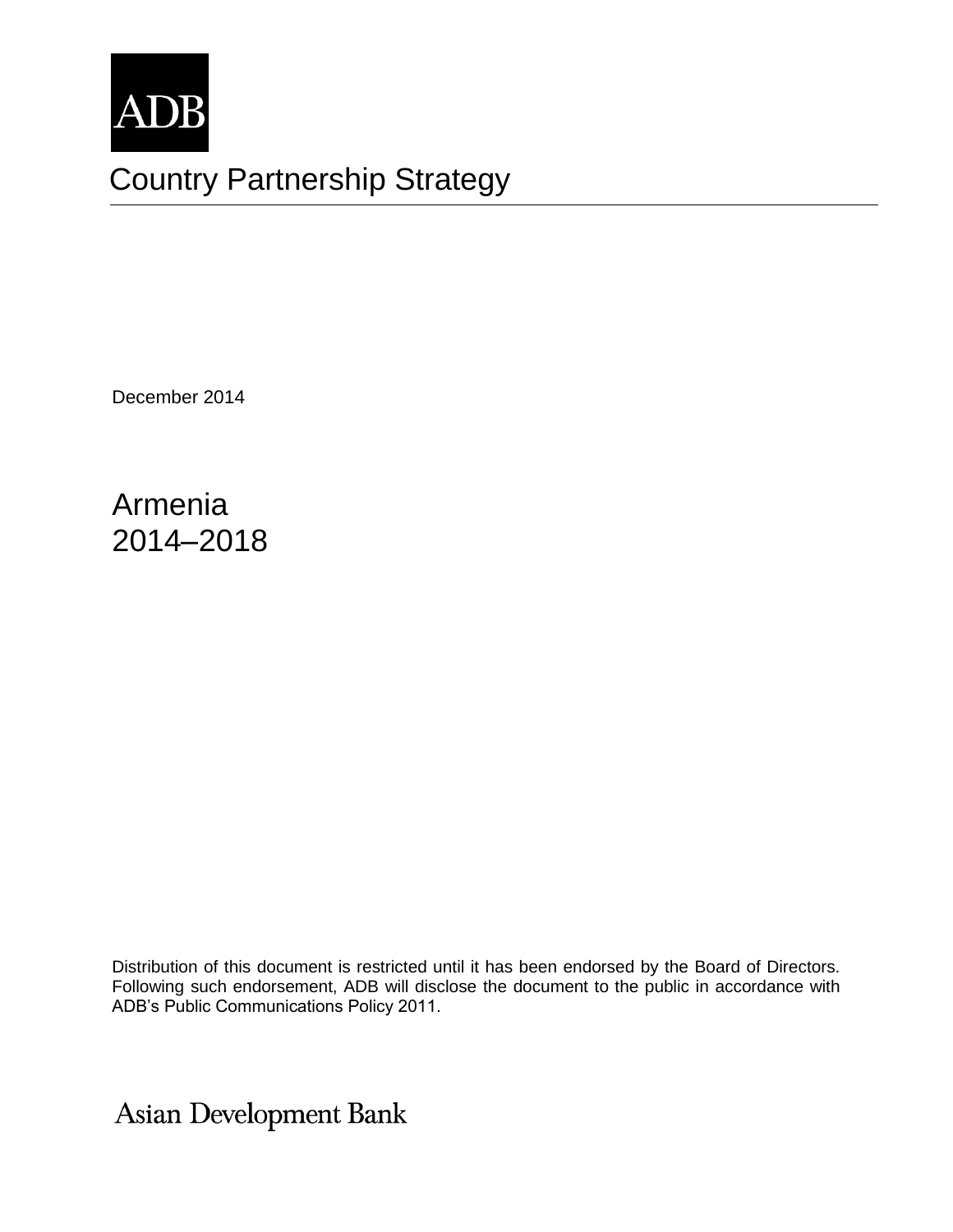## **CURRENCY EQUIVALENTS**

(as of 2 December 2014)

| Currency unit | -   | dram (AMD) |
|---------------|-----|------------|
| AMD1.00       | $=$ | \$0.0023   |
| \$1.00        | $=$ | AMD441.20  |

#### **ABBREVIATIONS**

| ADB        | Asian Development Bank                       |
|------------|----------------------------------------------|
| ADF        | Asian Development Fund                       |
| <b>CPS</b> | country partnership strategy                 |
| <b>CSO</b> | civil society organization                   |
| <b>DMC</b> | developing member country                    |
| <b>DRM</b> | disaster risk management                     |
| <b>GDP</b> | gross domestic product                       |
| <b>IDA</b> | <b>International Development Association</b> |
| IED        | <b>Independent Evaluation Department</b>     |
| <b>IOS</b> | interim operational strategy                 |
| <b>KPS</b> | knowledge products and services              |
| <b>MDG</b> | millennium development goals                 |
| <b>MFF</b> | multitranche financing facility              |
| <b>PPP</b> | public-private partnership                   |
| <b>RCI</b> | regional cooperation and integration         |
| ТA         | technical assistance                         |

## **NOTE**

In this report, "\$" refers to US dollars.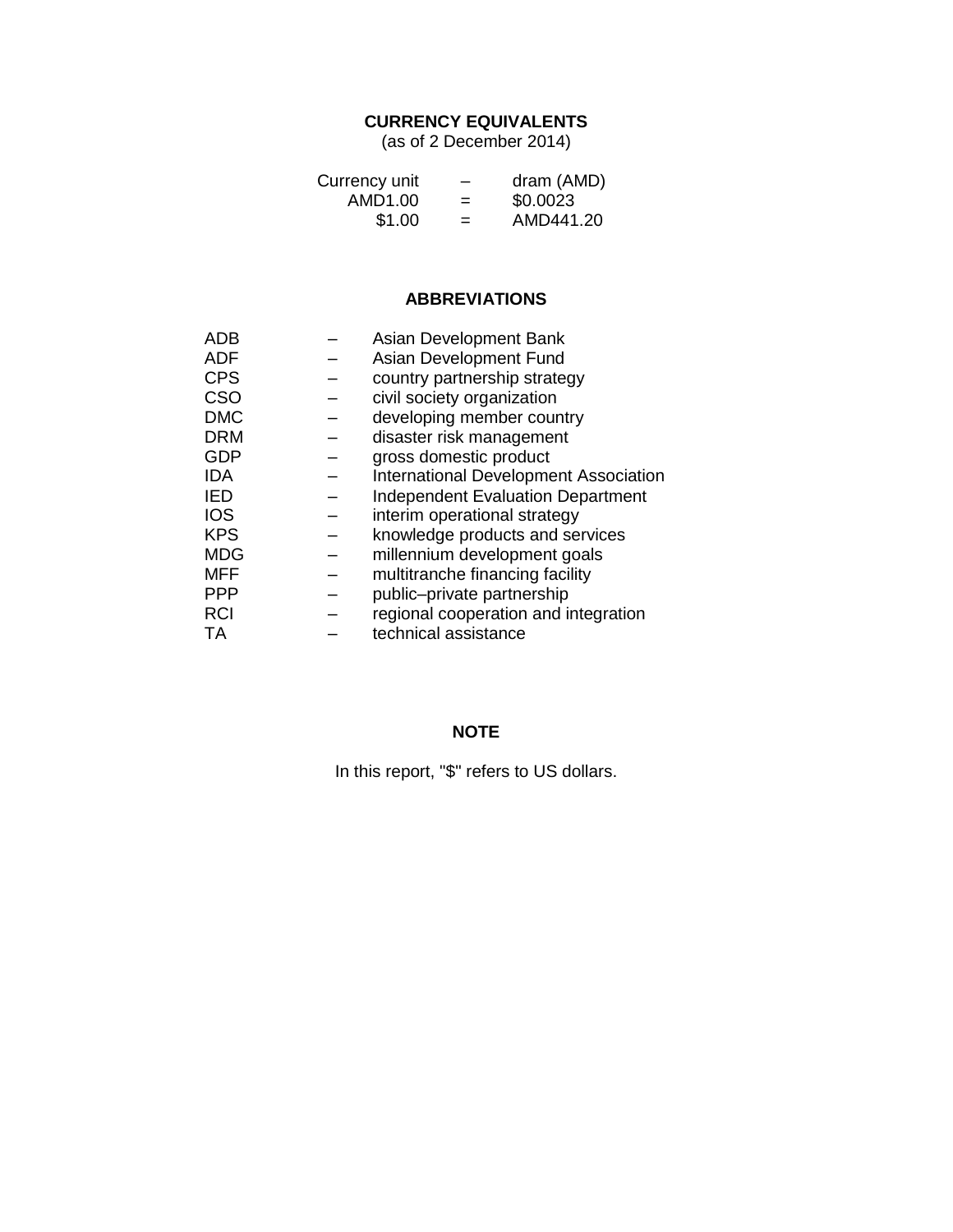| <b>Vice-President</b>   | W. Zhang, Operations 1                                                   |  |  |  |  |  |
|-------------------------|--------------------------------------------------------------------------|--|--|--|--|--|
| <b>Director General</b> | K. Gerhaeusser, Central and West Asia Department (CWRD)                  |  |  |  |  |  |
| <b>Director</b>         | D. Dole, Armenia Resident Mission (ARRM), CWRD                           |  |  |  |  |  |
|                         |                                                                          |  |  |  |  |  |
| <b>Team leader</b>      | L. Sabyrova, Senior Regional Economist, CWRD                             |  |  |  |  |  |
| <b>Team members</b>     | G. Abel, Senior Portfolio Management Specialist (Integrity), CWRD        |  |  |  |  |  |
|                         | E. Araneta, Principal Operations Coordination Specialist, Private Sector |  |  |  |  |  |
|                         | <b>Operations Department (PSOD)</b>                                      |  |  |  |  |  |
|                         | A. Barseghyan, Senior Country Coordination Officer, ARRM, CWRD           |  |  |  |  |  |
|                         | C. Benson, Senior Disaster Risk Management Specialist, Regional and      |  |  |  |  |  |
|                         | Sustainable Development Department                                       |  |  |  |  |  |
|                         | F. Catacutan, Associate Programs Officer, CWRC                           |  |  |  |  |  |
|                         | Y. Elhan-Kayalar, Principal Public Management Specialist, CWRD           |  |  |  |  |  |
|                         | J. Farinha, Financial Sector Economist, CWRD                             |  |  |  |  |  |
|                         | G. Gyurjyan, Associate Economics Officer, ARRM, CWRD                     |  |  |  |  |  |
|                         | M. Hodge-Kopa, Economist, CWRD                                           |  |  |  |  |  |
|                         | C. Llorens Alvarez, Urban Development Specialist, CWRD                   |  |  |  |  |  |
|                         | T. Luo, Senior Energy Specialist, CWRD                                   |  |  |  |  |  |
|                         | I. Martinez, Private Sector Development Specialist, CWRD                 |  |  |  |  |  |
|                         | T. Minnich, Principal Investment Specialist, PSOD                        |  |  |  |  |  |
|                         | G. Mousaelyan, Senior Project Officer, ARRM, CWRD                        |  |  |  |  |  |
|                         | J. Ngai, Counsel, Office of the General Counsel                          |  |  |  |  |  |
|                         | L. Schou-Zibell, Senior Economist, CWRD                                  |  |  |  |  |  |
|                         | P. Seneviratne, Principal Transport Specialist, CWRD                     |  |  |  |  |  |
|                         | N. Singru, Senior Transport Specialist, CWRD                             |  |  |  |  |  |
|                         | P. Sood, Financial Sector Specialist, CWRD                               |  |  |  |  |  |
|                         | J. Stickings, Senior Social Development Specialist, CWRD                 |  |  |  |  |  |
|                         | V. Tan, Director, Regional Cooperation and Operations Coordination       |  |  |  |  |  |
|                         | Division, CWRD                                                           |  |  |  |  |  |
|                         | A. Torres, Senior Public-Private Partnership Specialist, CWRD            |  |  |  |  |  |
|                         | T. Tran, Senior Environment Specialist, CWRD                             |  |  |  |  |  |
| <b>Peer reviewers</b>   | R. Bolt, Advisor, Southeast Asia Department                              |  |  |  |  |  |
|                         | S. Jha, Principal Economist, Economics and Research Department           |  |  |  |  |  |
|                         | K. Lao-Araya, Principal Results Management Specialist, Strategy and      |  |  |  |  |  |
|                         | <b>Policy Department</b>                                                 |  |  |  |  |  |
|                         | W. Um, Deputy Director General, Regional and Sustainable                 |  |  |  |  |  |
|                         | <b>Development Department</b>                                            |  |  |  |  |  |

In preparing any country partnership strategy, financing any project, or by making any designation of or reference to a particular territory or geographic area in this document, the Asian Development Bank does not intend to make any judgments as to the legal or other status of any territory or area.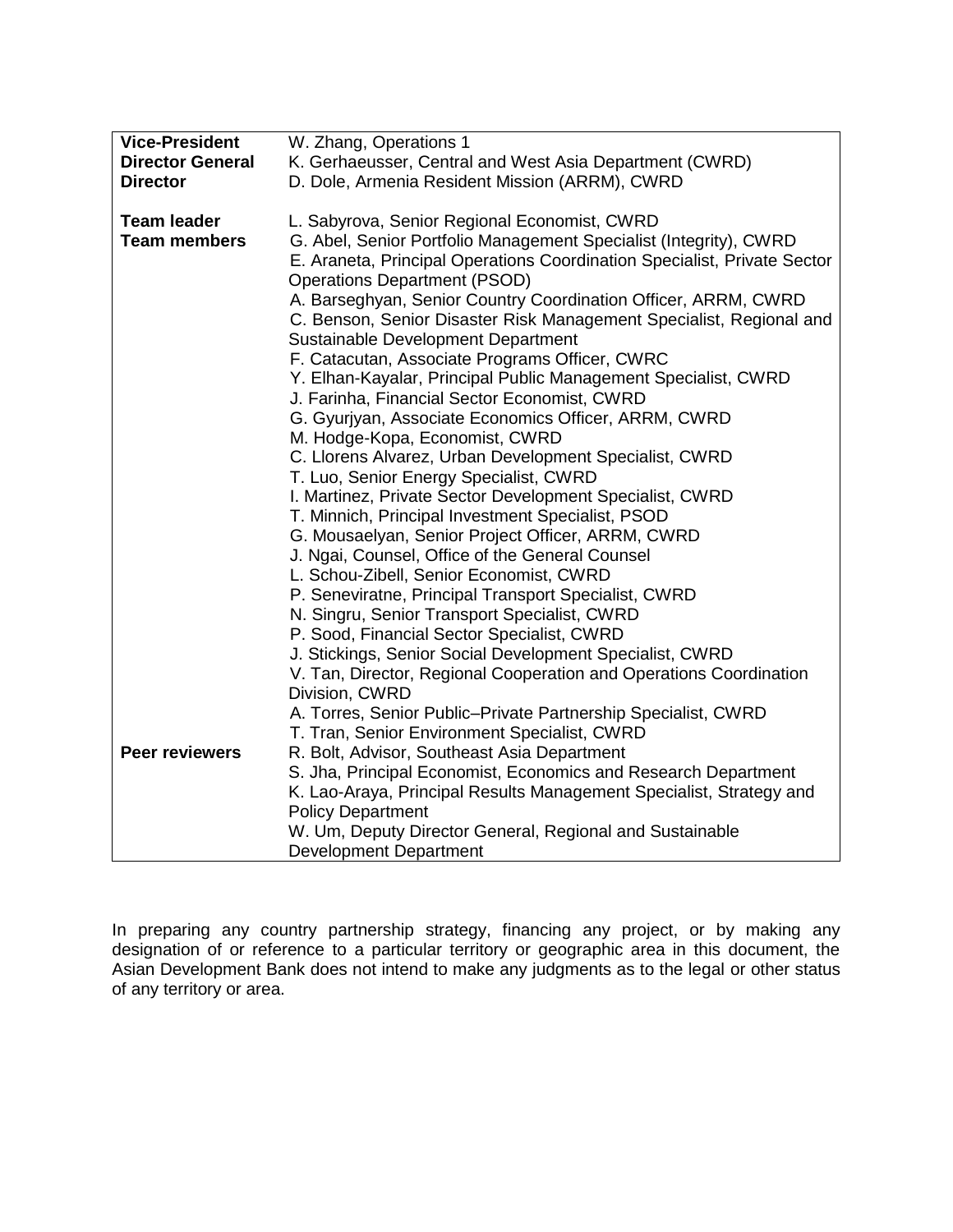# **CONTENTS**

|          | <b>COUNTRY AT A GLANCE</b>                                                                                                           |          |
|----------|--------------------------------------------------------------------------------------------------------------------------------------|----------|
| Ι.       | DEVELOPMENT TRENDS AND ISSUES                                                                                                        | 1        |
|          | Country Background<br>А.<br>B.<br>Economic Assessment and Outlook<br>C.<br>Highlights of ADB's Previous Country Strategy and Program | 3<br>3   |
| II.      | THE COUNTRY STRATEGY                                                                                                                 | 4        |
|          | The Government's National Strategy<br>Α.<br>В.<br><b>ADB's Country Strategy</b>                                                      | 4<br>5   |
| III.     | <b>STRATEGY IMPLEMENTATION</b>                                                                                                       | 9        |
|          | Indicative Resource Parameters<br>Α.<br>В.<br><b>Program Overview</b>                                                                | 9<br>9   |
| IV.      | <b>RESULTS MANAGEMENT</b>                                                                                                            | 10       |
|          | Monitoring<br>А.<br>В.<br><b>Risks</b>                                                                                               | 10<br>10 |
|          | <b>APPENDIXES</b>                                                                                                                    |          |
| 1.<br>2. | <b>Country Partnership Strategy Results Framework</b><br><b>List of Linked Documents</b>                                             | 11<br>13 |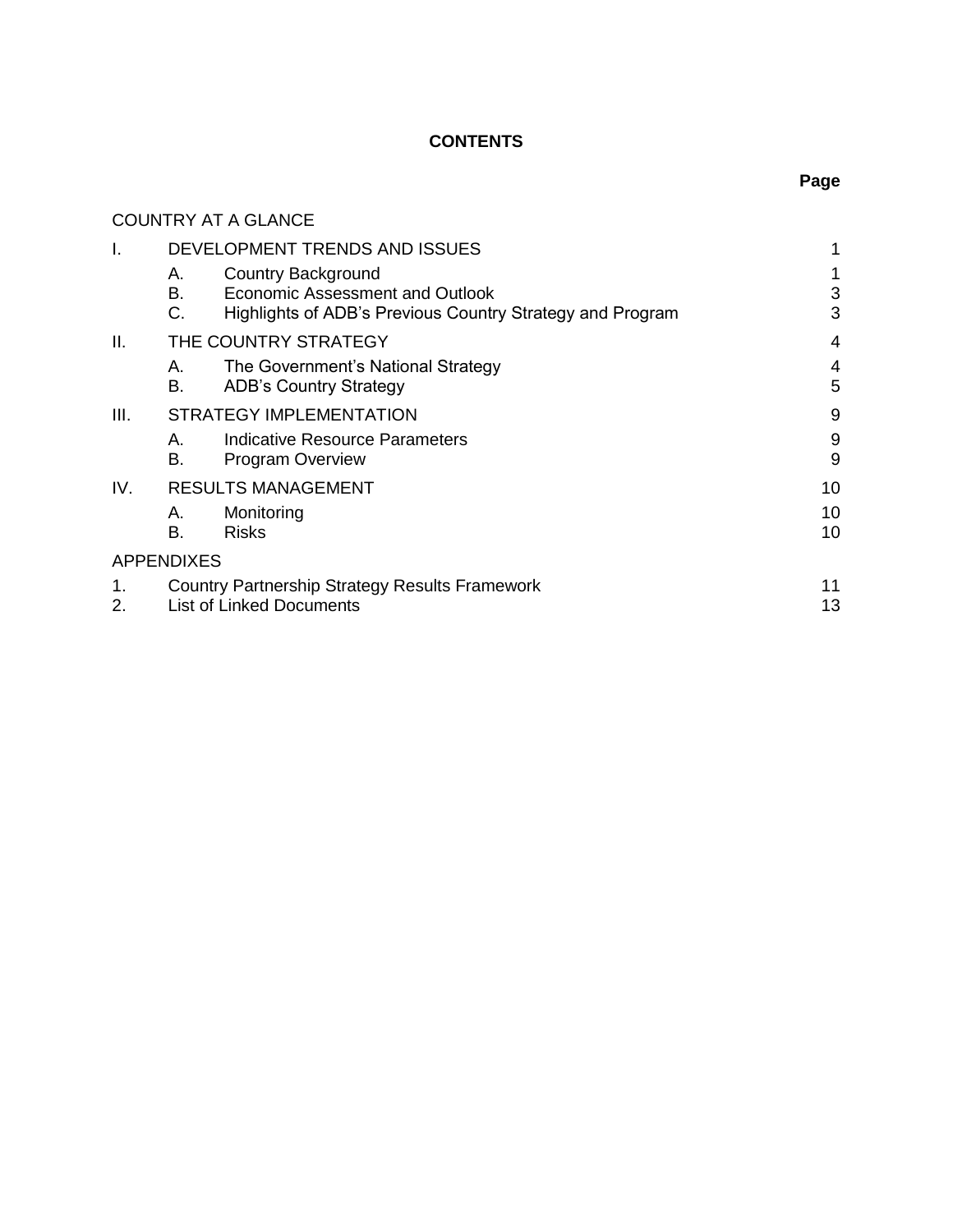#### **COUNTRY AT A GLANCE**

| <b>Economic</b>                                            | 2009                                               | 2010                  | 2011       | 2012               | 2013         |
|------------------------------------------------------------|----------------------------------------------------|-----------------------|------------|--------------------|--------------|
| GDP (\$ billion, current)                                  | 8.6                                                | 9.3                   | 10.1       | 10.0               | 10.4         |
| GDP per capita (\$, current)                               | 2,666                                              | 2,844                 | 3,363      | 3,293              | 3,452        |
| GDP growth (%, in constant prices)                         | (14.1)                                             | 2.2                   | 4.7        | 7.2                | 3.5          |
| Agriculture                                                | 5.9                                                | (16.0)                | 14.0       | 9.5                | 7.2          |
| <b>Industry<sup>a</sup></b>                                | (29.2)                                             | 5.7                   | 0.0        | 5.7                | (1.5)        |
| Services                                                   | (4.3)                                              | 4.7                   | 6.1        | 6.9                | 6.2          |
| Gross domestic investment (% of GDP)                       | 34.7                                               | 32.9                  | 27.3       | 25.4               | 21.7         |
| Gross domestic saving (% of GDP)                           | 18.0                                               | 14.6                  | 16.1       | 11.6               | 15.5         |
| Consumer price index (annual % change)                     | 3.4                                                | 8.2                   | 7.7        | 2.6                | 5.8          |
| Liquidity (M2X) (annual % change)                          | 15.1                                               | 11.8                  | 23.7       | 19.5               | 14.8         |
| Overall fiscal surplus (deficit) (% of GDP)                | (7.6)                                              | (5.0)                 | (2.8)      | (1.5)              | (1.7)        |
| Merchandise trade balance (% of GDP)                       | (24.1)                                             | (22.0)                | (20.7)     | (21.2)             | (19.1)       |
| Current account balance (% of GDP)                         | (17.6)                                             | (14.2)                | (11.1)     | (11.1)             | (8.0)        |
| External public debt (% of GDP)                            | 35.7                                               | 34.7                  | 36.4       | 37.7               | 37.0         |
|                                                            |                                                    |                       |            |                    |              |
| <b>Poverty and Social</b>                                  |                                                    | <b>Earlier Period</b> |            | <b>Last Period</b> |              |
| Population (million)                                       |                                                    | 3.22                  | [2005]     | 3.02               | [2013]       |
| Population growth (annual % change)                        |                                                    | 0.10                  | [2005]     | (0.31)             | [2013]       |
| Maternal mortality ratio (per 100,000 live births)         |                                                    | 19.0                  | [2005]     | 19.2               | [2013]       |
| Infant mortality rate (below 1 year/per 1,000 live births) |                                                    | 12.3                  | [2005]     | 9.7                | [2013]       |
| Life expectancy at birth (years)                           |                                                    | 73.5                  | [2005]     | 74.8               | [2013]       |
| Adult literacy (%)                                         |                                                    | 99.4                  | [2001]     | 99.7               | [2011]       |
| Primary school gross enrollment (%)                        |                                                    | 91.8                  | [2005]     | 94.1               | [2013]       |
| Child malnutrition (% below 5 years old)                   |                                                    | 4.0                   | [2005]     | 4.7                | [2010]       |
|                                                            | Population below national poverty line (%)<br>29.8 |                       | [2005]     | 32.0               | [2013]       |
| Population with access to safe water (%)                   |                                                    | 89.4                  | [2005]     | 98.7               | [2013]       |
| Population with access to sanitation (%)<br>65.1           |                                                    |                       | [2005]     | 69.7               | [2012]       |
|                                                            |                                                    |                       |            |                    |              |
| <b>Environment</b>                                         |                                                    |                       |            |                    |              |
| Carbon dioxide emissions (million tons)                    |                                                    | 4.4                   | [2005]     | 4.2                | [2010]       |
| Carbon dioxide emissions per capita (metric tons)<br>1.4   |                                                    | [2005]                | 1.4        | [2010]             |              |
| Forest area (million hectares)<br>0.32                     |                                                    | [2005]                | 0.31       | [2010]             |              |
| Urban population (% of total population)<br>64.1           |                                                    |                       | [2005]     | 63.4               | [2013]       |
| ADB Portfolio (sovereign loans, as of 31 December 2013)    |                                                    |                       | <b>OCR</b> | <b>ADF</b>         | <b>Total</b> |
| Total number of loans                                      |                                                    | 1                     | 6          | 7                  |              |
| Net loan amount (\$ million, cumulative)                   |                                                    |                       | 170.00     | 222.86             | 392.86       |
| <b>Disbursements</b>                                       |                                                    |                       |            |                    |              |
| Total funds available for withdrawal (\$ million)          |                                                    | 170.00                | 222.86     | 392.86             |              |
| Disbursed amount (\$ million, cumulative)                  |                                                    | 20.33                 | 81.08      | 101.41             |              |
| Percentage disbursed (disbursed amount/total available)    |                                                    | 11.96                 | 36.38      | 25.81              |              |

( ) = negative, [ ] = latest year for which data are available, ADB = Asian Development Bank, ADF = Asian Development Fund, GDP = gross domestic product, M2X = broad money including currency in circulation and local and foreign currency deposits, OCR = ordinary capital resources. a

Including construction.

Sources: ADB. 2014. *Asian Development Outlook 2014*. Manila; Central Bank of Armenia; Ministry of Finance of the Republic of Armenia; National Statistical Service of the Republic of Armenia (NSS); NSS: Demographic and Health Survey for child malnutrition; NSS: Integrated Living Conditions Household Survey; and World Bank, World Development Indicators online database.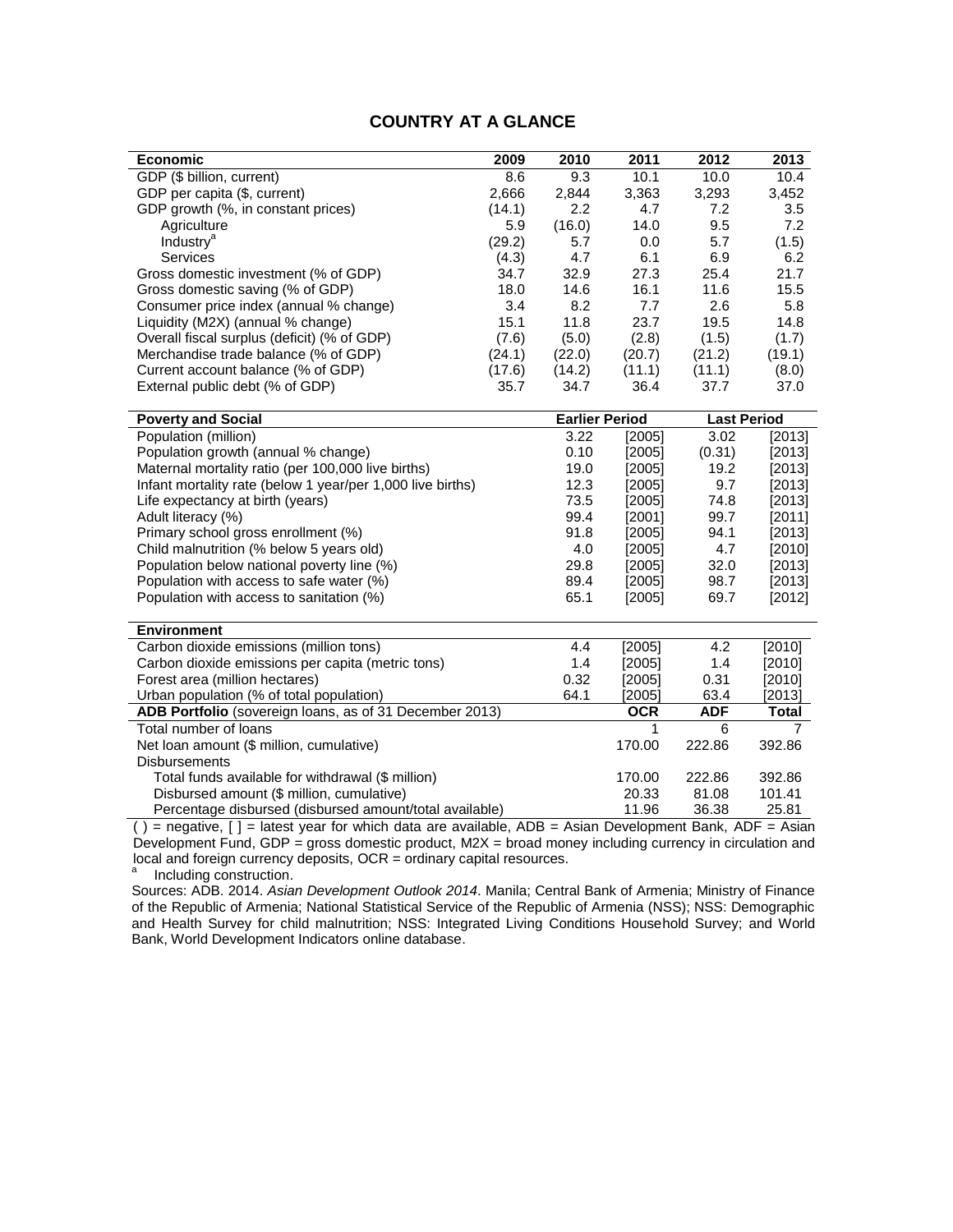#### **I. DEVELOPMENT TRENDS AND ISSUES**

## <span id="page-5-1"></span><span id="page-5-0"></span>**A. Country Background**

1. Armenia has made considerable progress, especially in poverty reduction, since independence in 1991. Nonetheless, the country still faces development challenges, including constraints on regional and global integration, economic risks, governance problems, and the need to strengthen infrastructure and make growth more inclusive. The Armenia Development Strategy<sup>1</sup> and the new government program<sup>2</sup> squarely tackle these challenges. The country partnership strategy (CPS), 2014–2018 for Armenia of the Asian Development Bank (ADB) is based on the country's plans and ADB's Midterm Review of Strategy 2020.<sup>3</sup> The CPS sharpens ADB's operational focus and reorients it toward improving internal and external transport links, upgrading secondary towns based on integrated urban development plans, and strengthening energy security. The CPS will gradually shift ADB's role from public sector financing of infrastructure to leveraging private sector financing, and to an advisory and knowledge-based partnership. ADB will also contribute to regional integration in the South Caucasus.

2. **Development progress and challenges.** For a small, landlocked country facing geopolitical constraints, Armenia's economy grew fast from the mid-1990s until 2008.<sup>4</sup> Gross domestic product (GDP) per capita more than tripled in constant US dollar terms. <sup>5</sup> After 2005, growth was driven mainly by non-tradable sectors, especially construction.<sup>6</sup> High remittances estimated at 16% of GDP in 2009–2013—make Armenia vulnerable to problems in the originating countries, in particular the Russian Federation, the source of most remittances. The boom years after 2005 led to a sharp rise in the current account deficit, from about 1% of GDP in 2005 to about 12% in 2008. In addition, the real effective exchange rate of the dram appreciated by 45% between 2003 and 2008, hurting competitiveness.<sup>7</sup>

3. The economic crisis of 2008–2009 exposed the vulnerabilities of Armenia's economy. Construction fell by about 40% in 2009, accounting for most of the 14.1% collapse in GDP that year.<sup>8</sup> The government's response mitigated the social impacts of the crisis, but also resulted in a sharp rise in external public debt, from about 16% of GDP in 2008 to about 36% of GDP in  $2009.<sup>9</sup>$ 

4. **Private sector development.** The private sector has grown significantly since independence, and foreign-owned companies operate in almost all sectors of the economy. Despite recent improvements in international rankings,<sup>10</sup> Armenia's business environment is challenging. Geopolitical constraints, bad roads, high trade costs, and energy insecurity are

 $\mathbf{1}$ <sup>1</sup> Government of Armenia. 2014. *Armenia Development Strategy 2025*. Yerevan (April).

<sup>2</sup> Government of Armenia. 2014. *Program for the Government of the Republic of Armenia*. Yerevan (May).

<sup>3</sup> ADB. 2014. *Midterm Review of Strategy 2020: Meeting the Challenges of a Transforming Asia and Pacific*. Manila. While Strategy 2020 (ADB. 2008. Strategy 2020: *The Long-Term Strategic Framework of the Asian Development Bank, 2008–2020*. Manila) remains valid and relevant, the Midterm Review of Strategy 2020 was undertaken to sharpen and realign the operational focus in light of emerging challenges in the region.

<sup>4</sup> Excluding the small island states, Armenia is one of ADB's smallest developing member countries (DMCs) in land area, population, and size of the economy.

<sup>5</sup> With a current GDP per capita of about \$3,400, Armenia is now classified as a lower middle-income country. World Bank Country Classification [\(http://data.worldbank.org/about/country-classifications\)](http://data.worldbank.org/about/country-classifications).

<sup>6</sup> Construction was growing by 28% annually in real terms and contributed about a third of GDP growth in 2002– 2008.

<sup>7</sup> Economic Analysis (Summary) (accessible from the list of linked documents in Appendix 2).

<sup>8</sup> Armenia's recession was one of the world's most severe in 2009.

<sup>9</sup> To ensure debt sustainability, Armenia adopted the Law on State Debt, which limits total public debt (external and domestic) to 60% of GDP, and restricts the budget deficit to 3% once total public debt reaches 50% of GDP. At the end of 2013, total public debt was estimated at 44% of GDP.

<sup>10</sup> For example, Armenia's overall Doing Business ranking improved from 49th position in 2014 to 45th position in 2015. World Bank. *Doing Business 2015.*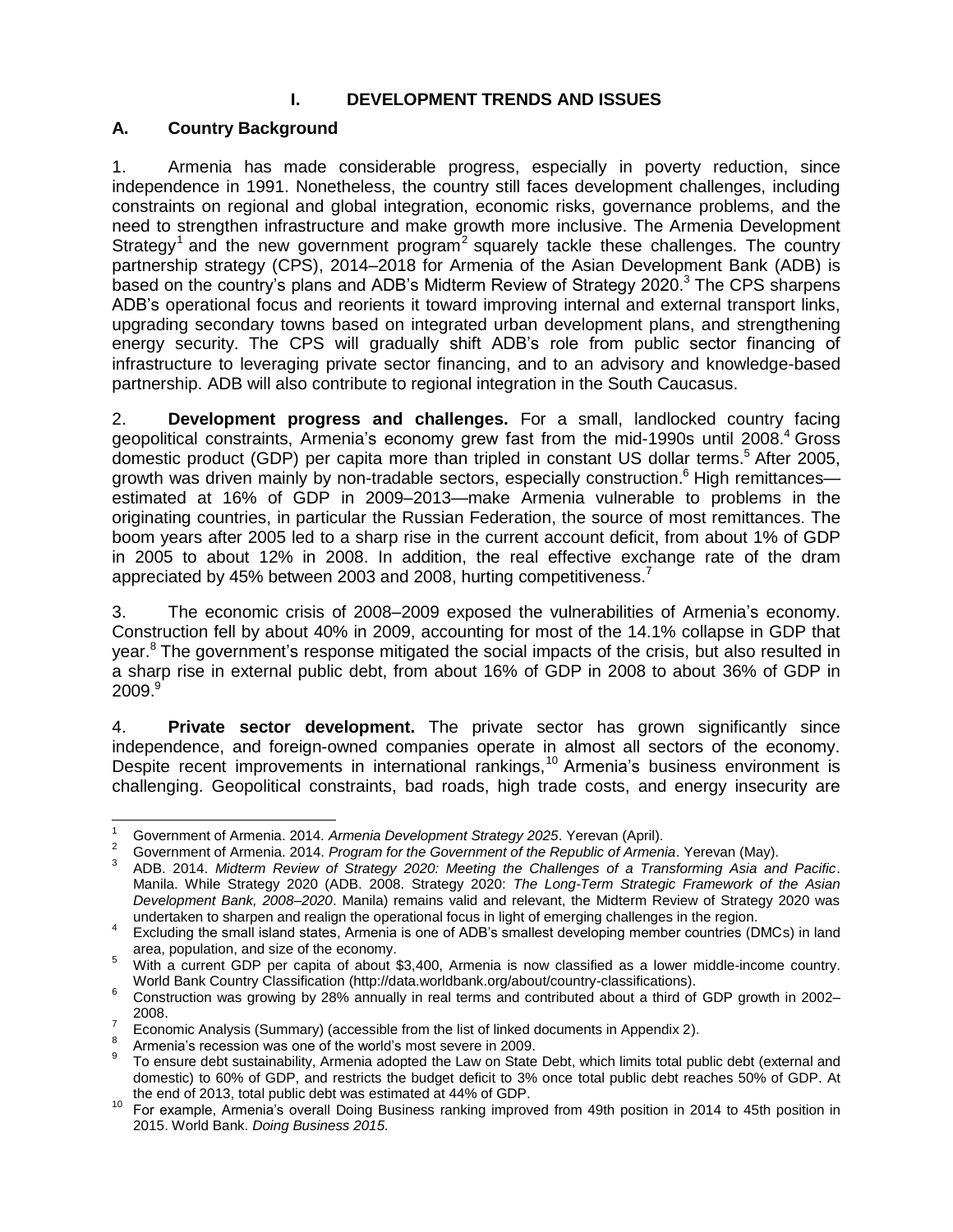compounded by governance issues, including weak tax administration, and real or perceived dominance of well-connected businessmen. In the World Bank's Doing Business reports, Armenia ranks low on trading across borders, getting electricity, and enforcing contracts.

5. **Regional economic integration**. The economy's small size and underdeveloped transport networks raise transportation and trade costs, limit income-earning opportunities, and impede economic development. In 2013, Armenia decided to join the Eurasian Economic Union. Although average tariff levels may rise as a result, economic integration should lower non-tariff trade barriers, cut energy prices, and streamline flows of labor and capital. Analysis of regional multimodal transport and trade patterns could guide hard and soft infrastructure investment to further strengthen economic integration.

6. **Poverty**. Poverty in Armenia fell considerably in the 2000s: the national poverty rate dropped from 54% in 2004 to about 28% in 2008.<sup>11</sup> The trend reversed in 2009, despite the government's response to the crisis: the poverty rate rose to 34% in 2009, and extreme poverty more than doubled. In 2013, 32% of the population was poor, and 2.7% extremely poor. Poverty is higher in secondary towns than in Yerevan (the capital city), and is higher in northern Armenia, since economic opportunities are limited in smaller urban areas and the urban poor do not have access to farming or other kinds of self-employment in rural areas. Only a small fraction of the poor in Armenia are employed; poverty in Armenia is a problem of unemployment, and the solution lies in creating jobs.

7. **Inequality.** Growth was inclusive after 2004, judging by the Gini coefficient by income, which fell from 39.5 in 2004 to 33.9 in 2008.<sup>12</sup> Inequality started to rise after 2009, with the Gini index reaching 37.2 by 2013. Like poverty, inequality varies across the country but is mitigated by migration.<sup>13</sup> While migration cuts unemployment and the resulting remittances reduce poverty, migration reduces the supply of skilled labor, and burdens the women left behind to take care of families. Armenia has recently made some progress in gender equality, including adopting a law on equal rights that reconfirms the government's commitment to gender equality. Nevertheless, gender inequality remains, including women's lack of political representation, skewed sex ratio at birth, gender-based violence, and lack of economic independence.

8. **Millennium Development Goals**. <sup>14</sup> Armenia is on track to achieve the Millennium Development Goals (MDGs) related to extreme poverty, universal primary education, gender equality in education, child and maternal mortality, malaria, and access to safe drinking water. The progress is mixed, however, on the MDGs related to employment and decent work, gender equality, tuberculosis, and access to centralized sanitation, especially in rural areas. Armenia is unlikely to achieve the MDGs related to biodiversity because of loss of forest cover.<sup>15</sup>

 $\overline{a}$ The incidence of extreme (food) poverty dropped from 4.4% to 1.6% over the same period. Poverty Analysis (Summary) (accessible from the list of linked documents in Appendix 2).

<sup>&</sup>lt;sup>12</sup> The official Gini indices may underestimate the degree of inequality in the country. For further discussion of inclusiveness and inequality, see the Note on Inclusive Growth (accessible from the list of linked documents in Appendix 2).

<sup>13</sup> The large-scale outward migration of Armenians is mainly due to limited income-earning opportunities, but also to their comparative advantages, including language skills, good education, and contacts in the sizable Armenian diaspora in France, the Russian Federation, the United States, and many other countries.

<sup>14</sup> Country and Portfolio Indicators (Table 1: Progress Toward the MDGs and Targets) (accessible from the list of linked documents in Appendix 2).

<sup>&</sup>lt;sup>15</sup> Forests came under intense pressure during the early 1990s when interruptions in electricity and gas supplies gave rise to illegal logging to harvest wood for heating. Repairs to the electricity grid and restoration of natural gas supply reduced the need for wood for heating. Illegal logging has fallen from its peak, but the forest has not yet recovered. The government program aims to increase forest cover. Environment Assessment (Summary), accessible from the list of linked documents in Appendix 2.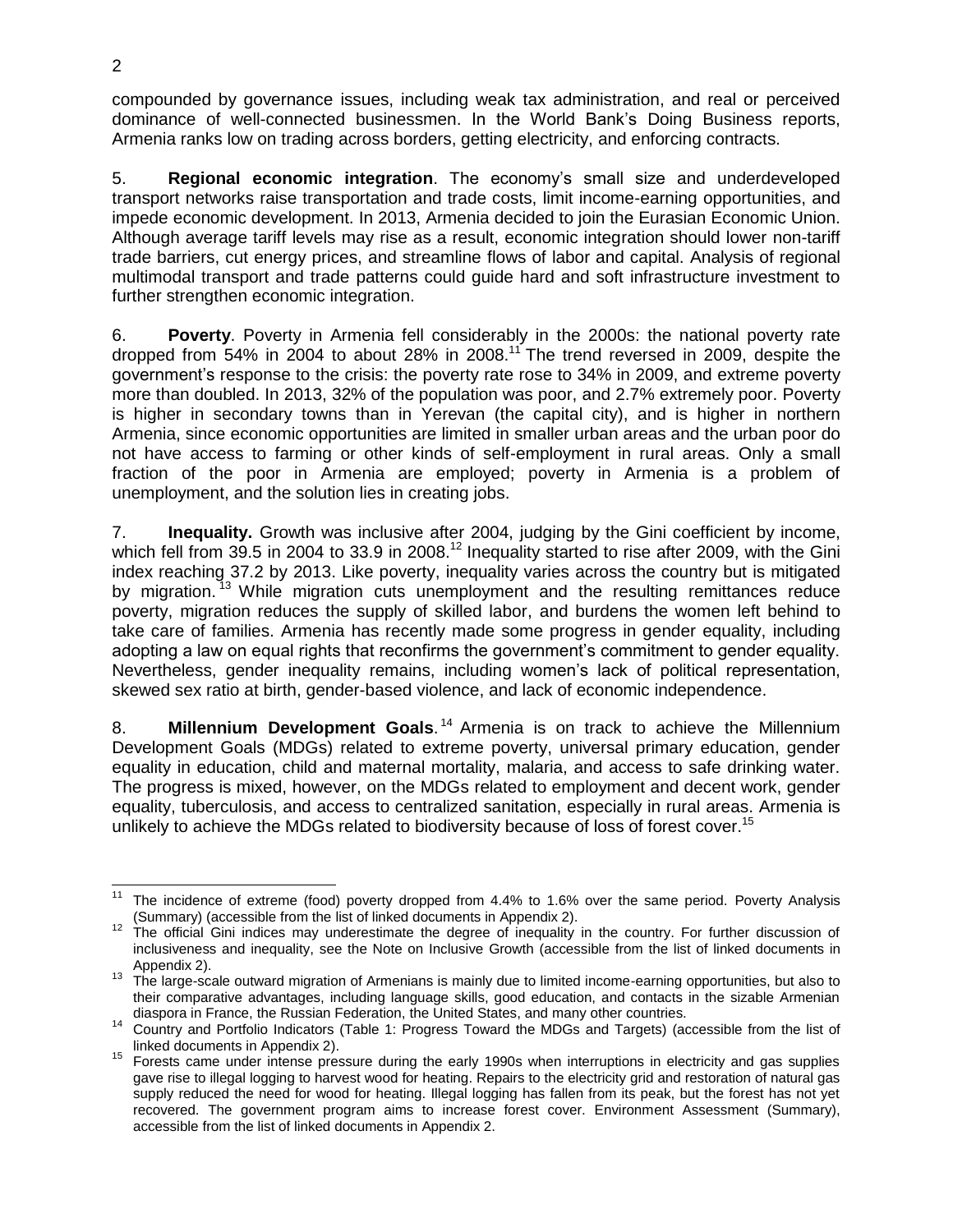9. **Energy security.**<sup>16</sup> Armenia depends on imported fossil fuels and uranium, mainly from the Russian Federation. The aging electricity infrastructure poses additional risks to energy security. The Metsamor nuclear power plant generates about 30% of the country's electric power but is nearing the end of its economic life, and replacing the plant will be expensive.<sup>17</sup>

10. **Environment and climate change.** Armenia's environmental challenges include lack of proper waste management—all solid waste is disposed of in open dumps that leach pollutants into surface and groundwater. Climate change has caused the volume of glaciers in the Caucasus to shrink by half, and droughts and storms have become more common. Continuing climate change is expected to bring more extreme events in the future, with significant impacts on water availability, energy, and transport.

11. **Disaster risk management.** Armenia is located in one of the world's most seismically active regions.<sup>18</sup> Many structures are seismically unsafe. In a recent global ranking of risks to cities, Yerevan is in the top 10 cities for earthquake risk.<sup>19</sup>

#### <span id="page-7-0"></span>**B. Economic Assessment and Outlook**

12. **Recent economic developments and outlook.** The economy rebounded after the crisis, from 2.2% GDP growth in 2010 to 7.2% in 2012, but growth slowed to 3.5% in 2013. On the supply side, deceleration occurred in industry, reflecting the adverse effects of steep price increases in summer 2013 for electricity and imported gas, and in agriculture, mainly because of a severe hailstorm that hit several regions of the country. Construction fell by about 11%, reversing 4.8% growth in 2012. Slower growth continued in 2014.<sup>20</sup>

13. Growth should continue in the medium term if global economic conditions do not deteriorate and government policies for industrial development and export promotion take off. Risks to the outlook are mostly on the downside. Through remittances, exports, and foreign direct investments, Armenia is vulnerable to risks to the economy of the Russian Federation.<sup>21</sup> With public debt close to the statutory ceiling, Armenia has much less room for a fiscal stimulus if recession returns, and with a limited range of policy responses, recovery from a new recession could be slower and longer.

## <span id="page-7-1"></span>**C. Highlights of ADB's Previous Country Strategy and Program**

14. ADB's interim operational strategy (IOS), 2006–2009 was aligned with the country's Sustainable Development Program, and directed ADB's initial program toward rural development, private sector development, in particular through finance sector development, and regional cooperation.<sup>22</sup> ADB's and the government's plans to issue a CPS in 2009 were derailed

 $\overline{a}$ <sup>16</sup> Sector Assessment (Summary): Energy (accessible from the list of linked documents in Appendix 2).

<sup>&</sup>lt;sup>17</sup> The plant was constructed during the former Soviet Union and is one of the world's few remaining nuclear power plants without a containment structure. It is located in a seismically active zone 28 kilometers from Yerevan, where more than a third of Armenia's population lives.

<sup>&</sup>lt;sup>18</sup> A global risk analysis of disaster hotspots caused by natural hazards places Armenia among the top 60 countries exposed to multiple hazards. More than 80% of the Armenian population is exposed to major disasters, and more than 30% is exposed to frequent disasters. December 2013 marked the 25th anniversary of the Spitak earthquake that killed 25,000 people (including 6,000 school children), injured 15,000, and left 517,000 people homeless.

<sup>19</sup> Swiss Re. 2013. *Mind the risk: A global ranking of cities under threat from natural disasters*. Zurich.

<sup>&</sup>lt;sup>20</sup> According to preliminary estimates, GDP grew by 3.1% and 2.3% in the first and second quarters of 2014. Growth was driven by agriculture, manufacturing, and some services, while mining and utilities declined.

<sup>&</sup>lt;sup>21</sup> The Russian Federation's GDP grew by 1.3% in 2013, down from an average annual rate of 7% in the mid-2000s. Although events in Ukraine may not have a direct impact on Armenia—-exports (imports) to (from) Ukraine comprised only 1% (4.6%) of Armenia's total exports (imports) in 2013—they may have spillover effects via adverse impacts on the Russian economy, including the latest wave of western sanctions.

<sup>22</sup> ADB. 2006. *Armenia: Economic Report and Interim Operational Strategy, 2006–2009*. Manila.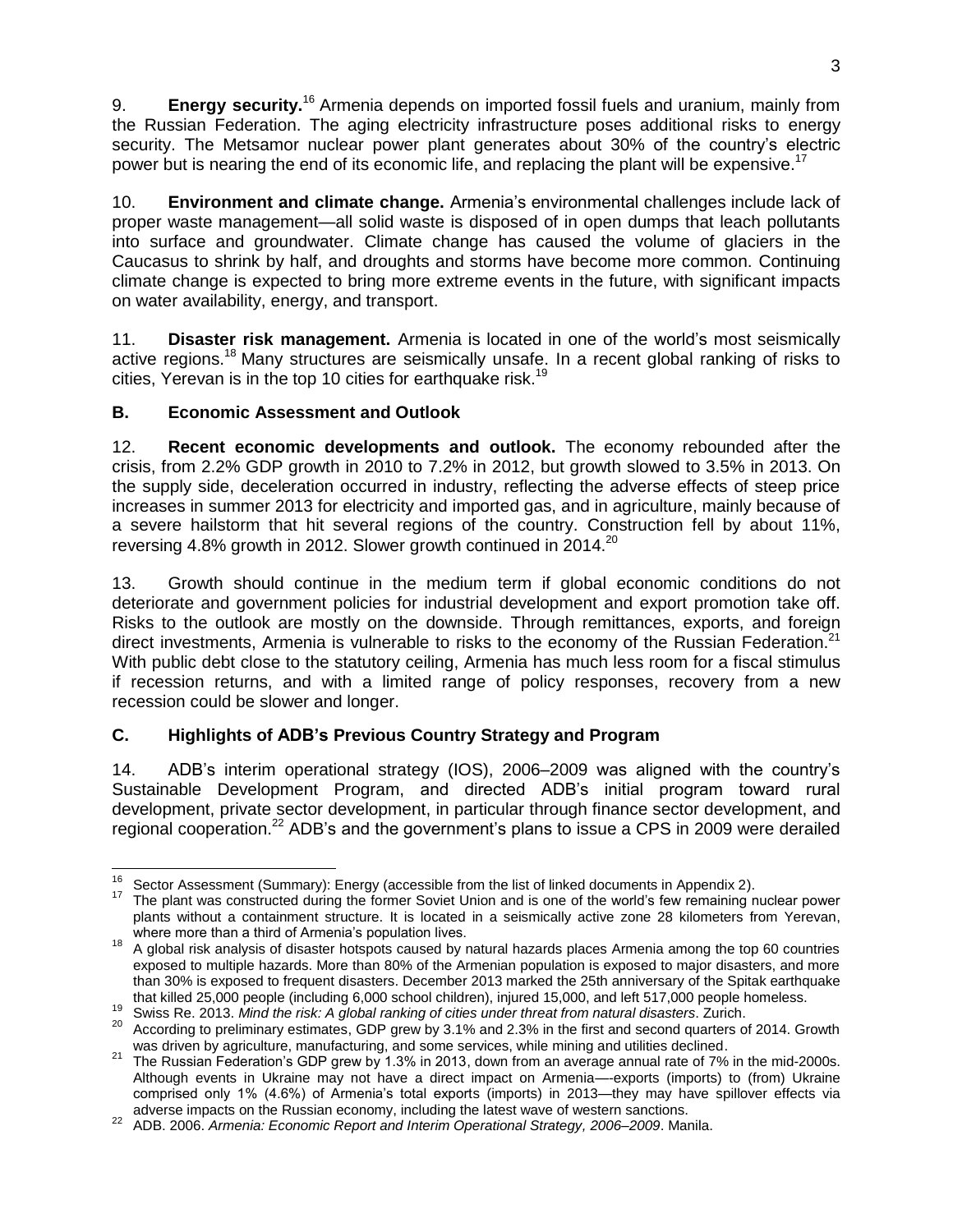by the country's deep recession, when the urgent need for economic stimulus forced the government to reset the priorities previously established in the Sustainable Development Program. The urgency prevented the government from formally issuing a new strategy, but the government's strategy was nonetheless clear: (i) bolster spending on social protection in the wake of sharply rising unemployment and poverty, (ii) support economic activity with shovelready public infrastructure projects, and (iii) address the underlying vulnerabilities of Armenia's economy by improving transport links to Georgia in the north. ADB responded with a crisisrecovery program to finance social protection, and with two multitranche financing facilities (MFFs) to support urban development and the improvement of the country's north–south road, which links Armenia to Georgia.

15. **Portfolio performance**. Armenia was an active borrower from ADB in 2007–2013. In that period, Armenia borrowed a total of \$622.6 million for public sector projects and programs, and \$130 million for private sector projects.<sup>23</sup> All completed projects in Armenia (two so far) were rated *successful*. Recent portfolio performance in Armenia has been marked by low overall disbursement ratios caused by delays of projects financed by MFFs.

16. **Final review and recommendations**. The final review of the IOS concluded that ADB's assistance was successful and that its strategy and operations were aligned with the government's priorities. $24$  While some projects performed well, the final review rated the portfolio performance *less efficient* due to slow startup of projects financed by the MFFs. The main recommendations were to help the government strengthen sustainability (especially road maintenance), and to prioritize new lending in view of the large commitments in ongoing MFFs. The validation report on the final review by ADB's Independent Evaluation Department (IED)<sup>25</sup> endorsed the final review's recommendations while disagreeing with some ratings. The validation report identified three main lessons from ADB's experience in the country: (i) flexibility allowed ADB to respond quickly; (ii) while flexibility had benefits, it meant that ADB's positioning was accidental rather than planned; and (iii) a balance of lending and technical assistance (TA) is needed to overcome development challenges. The validation report recommended to (i) consider the debt situation in programming, (ii) complement the ongoing program with small grants for pilot projects, (iii) increase private sector operations, and (iv) produce knowledge products and services (KPS). The CPS fully adopts IED's recommendations.<sup>26</sup>

## **II. THE COUNTRY STRATEGY**

## <span id="page-8-1"></span><span id="page-8-0"></span>**A. The Government's National Strategy**

17. The Armenia Development Strategy and the government program focus on the country's main development challenges. The government program aims for 5% economic growth over the medium term, and a decline in the poverty rate by 10 percentage points. To maintain growth, the government plans to promote and diversify export industries, including mining, attract foreign investment, and improve the business environment, particularly through lowering barriers and improving tax administration. Priorities for infrastructure include the north–south road, the Southern Armenia Railway through public–private partnerships (PPPs), and

 $23\,$ <sup>23</sup> Considering all outstanding credits, ADB's portfolio in Armenia at the end of 2012 was at the median across all DMCs as a percentage of GDP. Armenia's total borrowing in 2007–2013 is among the highest as a percentage of GDP.

<sup>&</sup>lt;sup>24</sup> Country Strategy Final Review (accessible from the list of linked documents in Appendix 2).

<sup>25</sup> IED. 2012. *Validation Report—Armenia: Validation of the Final Review of Country Operations, 2006–2011*. Manila: ADB (November) (accessible from the list of linked documents in Appendix 2).

 $26$  The following CPS sections address the IED's recommendations: (i) consider the debt situation: para. 18; (ii) small grants for pilot projects: paras. 33 and 35; (iii) expand private sector operations: paras. 28 and Private Sector Assessment (Summary) (accessible from a list of linked documents); and (iv) produce knowledge products and services: para. 32.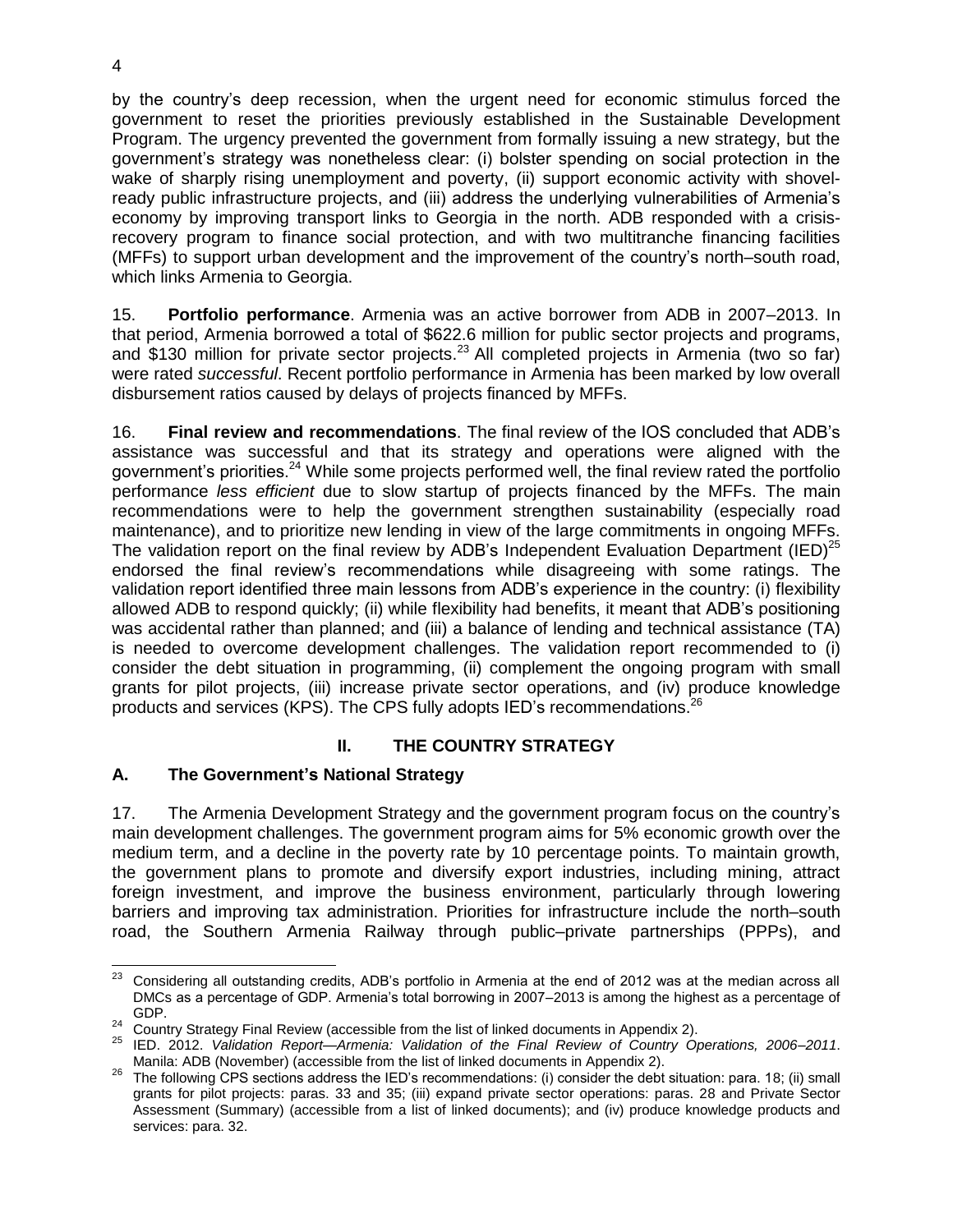strengthening energy security through renewable energy sources and energy efficiency. To make growth more inclusive, key objectives are to create jobs, raise wages, improve education, cut regional disparities, and improve benefits and services for the poor and other vulnerable groups. To improve governance, the government will implement a new anticorruption policy, and fully adopt program-based budgeting, internal audit, and e-procurement. Disaster risk management (DRM) will include comprehensive risk assessments and early-warning systems, as well as efforts to improve building safety, reduce flooding, and manage landslide-prone areas. The government will also promote the education–science–industry nexus, and aims to build centers of engineering expertise. The government's plans—investing in infrastructure, developing export-oriented industries, promoting PPPs, building a knowledge-based economy, fighting corruption, and improving the business environment—intersect with ADB's Midterm Review of Strategy 2020.

## <span id="page-9-0"></span>**B. ADB's Country Strategy**

18. **Country partnership strategic framework**. The CPS aims to help Armenia integrate its economy regionally, and to rebalance it toward more resilient, inclusive, and environmentally sustainable growth. The CPS will therefore support improving transport links, upgrading secondary towns, and strengthening energy security. In addition to legal limits on the size of debt, Armenia may face harder lending terms for public sector borrowing.<sup>27</sup> To ensure that ADBfinanced investments do not lead to debt stress, ADB will carefully analyze the marginal impact of new sovereign ADB lending on the country's debt sustainability. While ADB will continue financing infrastructure, it will gradually shift toward catalyzing development through innovative private sector investments, introducing international best practices, and providing KPS. The shift from the previous focus on infrastructure finance to other areas will transform ADB's relationship to one suited for a growing middle-income country.

19. ADB's operations will be aligned with the strategic agenda outlined in the Midterm Review of Strategy 2020,<sup>28</sup> and will support the three pillars of inclusive economic growth.<sup>29</sup> First, to support high and sustainable economic growth, ADB will help build needed infrastructure, improve the business environment, and strengthen economic integration. Second, to broaden access to economic opportunities, ADB will work with the government to improve both external and internal transport links, including those between Yerevan and other urban areas, and to catalyze new economic opportunities in the secondary towns where poverty is highest through improved urban environments and business conditions, especially for small and medium-sized enterprises. Third, to strengthen social protection, ADB's TA and other KPS will help use information technologies to improve social protection systems and the government's family benefits program.

20. Armenia's small size makes regional cooperation and integration (RCI) essential to its development, but geography and geopolitics pose major challenges (para. 5). For the

<sup>27</sup> In March 2013, the International Monetary Fund board graduated Armenia from the list of countries eligible for concessional funds. (International Monetary Fund. 2013. *Eligibility to Use the Fund's Facilities for Concessional Financing*. Washington, DC.) The World Bank has graduated Armenia from International Development Association (IDA) eligibility from 1 July 2014. (World Bank. 2013. *Follow-up on IDA's Graduation Policy and Proposal for Transition Support for Graduating Countries.* Washington, DC: IDA's Resource Mobilization Department). In August 2014, ADB's Board of Directors approved the reclassification of Armenia for the purpose of access to ordinary capital resources and graduation from the ADF resources, effective 1 January 2017.

<sup>&</sup>lt;sup>28</sup> The CPS is also consistent with ADB's commitments to the Paris Declaration, Accra Agenda, and Busan Partnership. Key features of the CPS include (i) supporting DRM; (ii) forming new and diverse partnerships, including leveraging new sources of finance; (iii) strengthening the resident mission; and (iv) strengthening country systems.

<sup>&</sup>lt;sup>29</sup> Details of ADB's contributions to inclusive economic growth through the proposed ADB operations are in the Note on Inclusive Growth (accessible from the list of linked documents in Appendix 2).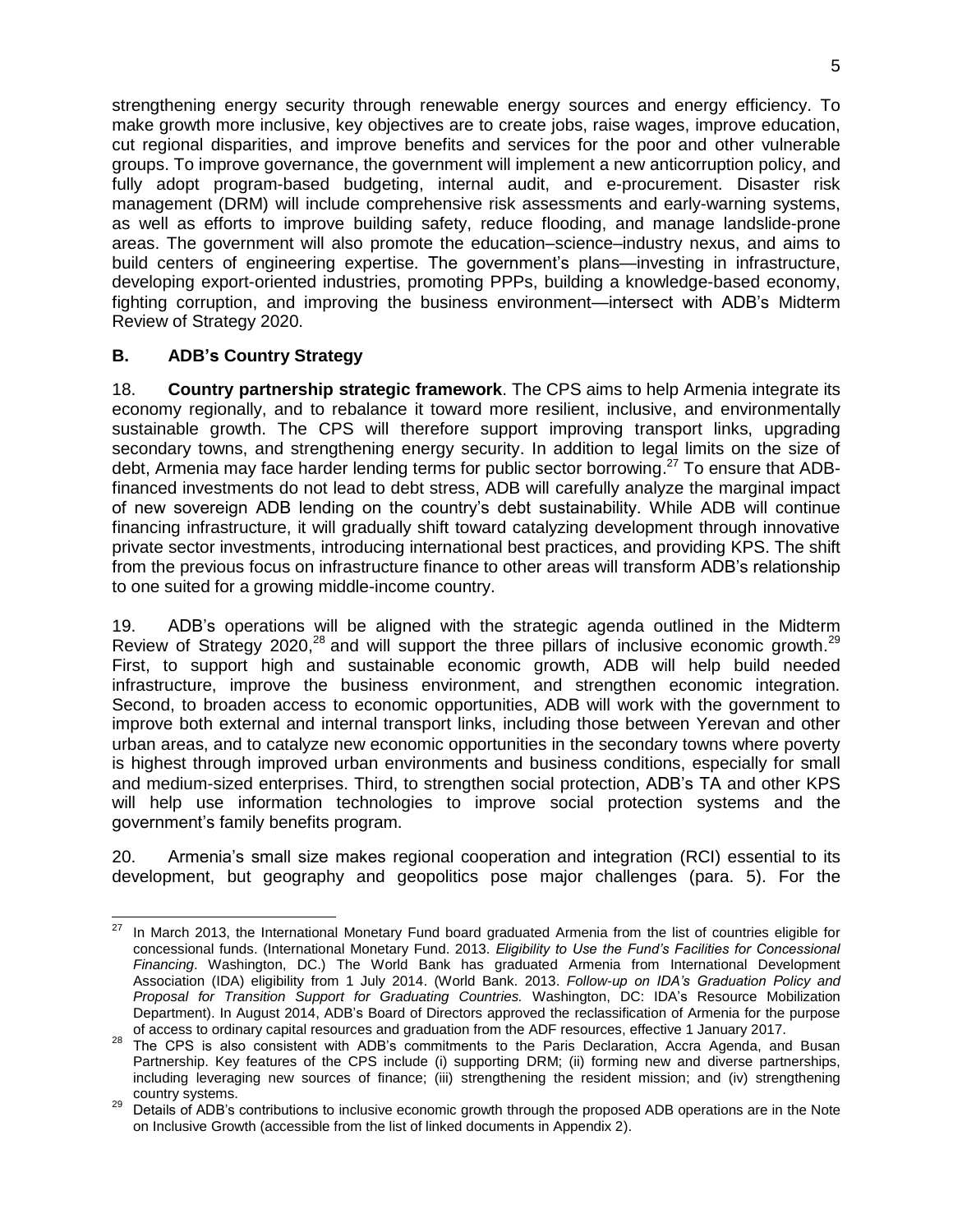foreseeable future, Armenia's best prospect for RCI is with Georgia. ADB will continue supporting the north–south road corridor, and will help improve other roads to Georgia. Under the CPS's knowledge-related activities, ADB will invigorate economic cooperation between the two countries, including between official and technical bodies, and civil society organizations (CSOs). ADB may also contribute to regional integration by bringing countries of the region together for technical discussions on transport, power trade, and other regional economic issues. To facilitate Armenia's integration into the Eurasian Economic Union, as requested by the government, ADB will introduce best practices from the Central Asia Regional Economic Cooperation Program to Armenia, including from transport, logistics, and trade-related activities. ADB will maintain a high percentage of operations supporting RCI. $^{30}$ 

21. Armenia's environment is a valuable resource for the country's future development.<sup>31</sup> To help achieve environmentally sustainable growth, ADB will work with the government to develop national strategies for waste management, and will finance investments in waste management at the government's request. ADB will include climate change measures in infrastructure projects to increase the country's resilience to climate change. ADB will also support adoption of environmental safeguard measures and institutional capacities for their enforcement.

22. In 2014–2018, ADB will focus on three sectors: (i) transport, (ii) water and other urban infrastructure and services, and (iii) energy. These sectors are among the government's priorities, and are in line with ADB's strengths and experience. ADB will stress operational and financial sustainability of infrastructure. Although public sector management is not a priority sector in the CPS, ADB will complement its support for infrastructure with TA and policy-based lending to support reforms that will build public sector capabilities and efficiently allocate public finances to ensure infrastructure sustainability through planning, governance, and adequate funding for operation and maintenance.

23. Considering existing support from other development partners and ADB's limited resources, ADB's sovereign operations will not be significantly involved in finance, health, education, and natural resources.<sup>32</sup> Although challenges remain in education and natural resources, the small program in Armenia (one or two loans per year) and the need for sustained, long-term engagement in other sectors will limit ADB's support for education and natural resources to TA and other KPS.

24. **Transport**. Support for sustainable transport continues from the IOS and ADB's current program. ADB's support for transport will focus on (i) improving implementation of ongoing projects, especially the North–South Road Corridor Investment Program; (ii) when ongoing projects are on track, financing further improvements in the north–south road, including urban transport links, through the MFFs; (iii) improving transport links between and within secondary towns, especially towns with the highest poverty rates or along the north–south road, to transform transport corridors into economic corridors; (iv) developing capacity in the Ministry of Finance and Ministry of Transport and Communications to strengthen resource allocations and management of road maintenance; (v) promoting results-based sector management to ensure that all investments in Armenia's road network are sustainable; and (vi) potentially strengthening Armenia's railway network to cut transportation costs and boost exports. Road safety, reducing

 $\overline{a}$  $30<sup>30</sup>$  The percentage of operations supporting RCI was 64% at the end of 2013.

<sup>&</sup>lt;sup>31</sup> As a mountainous, lightly populated country with a long history and unique culture, Armenia's natural and historic environment has significant and still-unexploited potential as a tourist attraction.

<sup>&</sup>lt;sup>32</sup> The CPS discontinues the IOS's aim to support the finance sector through sovereign operations, since other development partners are already providing adequate support. ADB will consider continuing its previous program in support of women's entrepreneurship as part of its programs in gender and private sector development (i.e., not mainly as finance). Otherwise, ADB will support finance sector development only through private sector operations. ADB will consider Armenia's participation in regional TA related to education.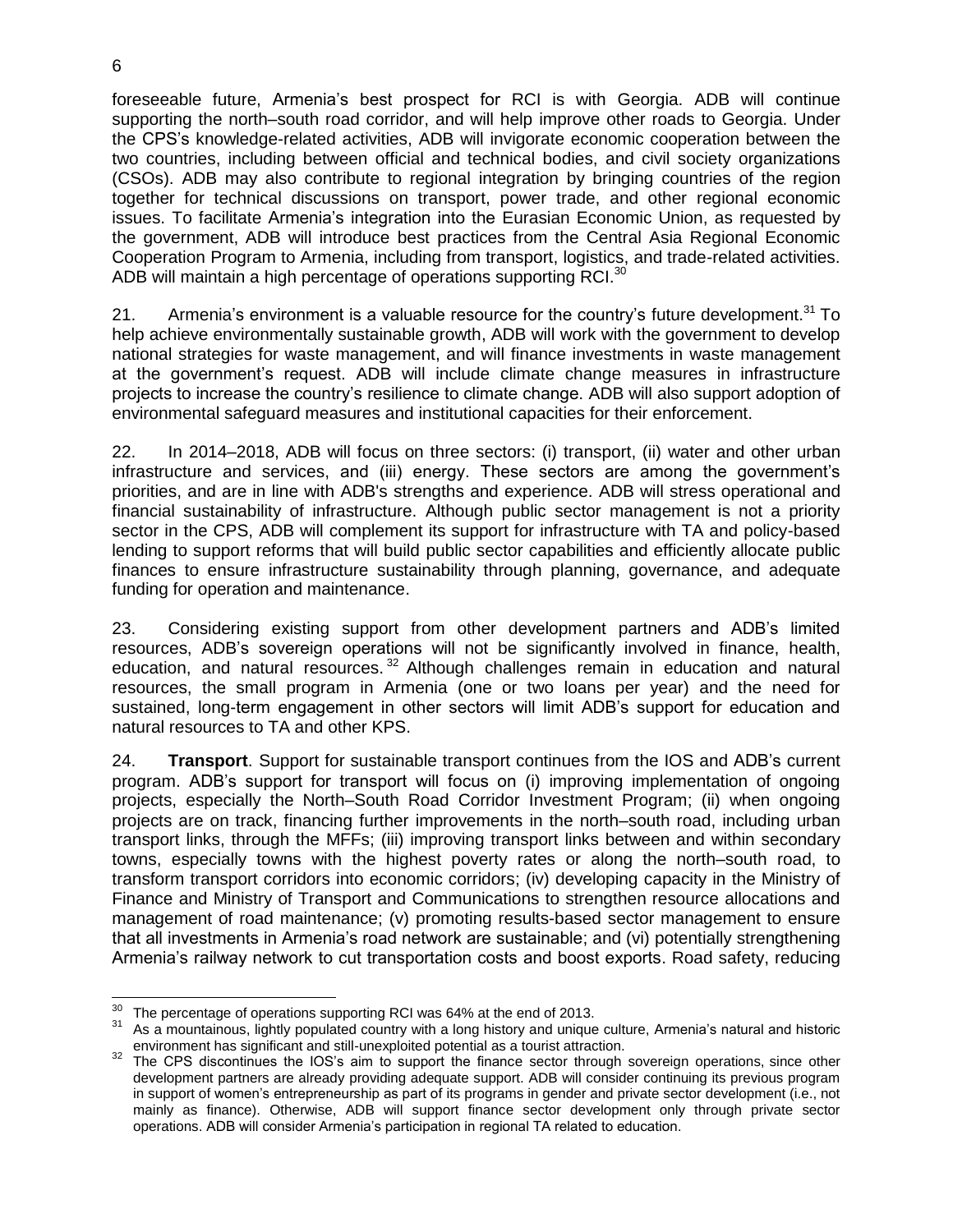greenhouse gas emissions, and shifting to more environment-friendly transport will be integrated into transport and urban development projects. To strengthen project implementation and avoid overloading project management units, ADB will limit the number of transport projects that are simultaneously ongoing. Public and private sector operations will complement each other, as ADB's private sector lending aims to develop logistics services to maximize the benefits of better roads. In ADB's knowledge program, TA will focus on developing a strategy for strengthening regional connectivity, road maintenance, a long-term road master plan and PPP, while its policy dialogue will focus on road safety, urban traffic management, and energy efficiency in transport.

25. **Water and other urban infrastructure and services**. Support for this sector also continues from the IOS and ADB's current program. Due to higher poverty in secondary towns and the importance of boosting development outside of Yerevan and complementing ADB's transport program, the CPS shifts from rural development in the IOS to urban development, especially urban areas along the north–south road. Improving urban environments in secondary towns is key to inclusive growth in Armenia. Solid waste management and wastewater treatment are also vital to environmentally sustainable growth. ADB will support integrated interventions in municipal services guided by well-conceived urban development plans that will promote safe, green, low-carbon, and modern cities. In ADB's knowledge program, TA will focus on integrated urban development planning, sustainability of water supply systems, and PPPs, while ADB's policy dialogue will feature seismic safety and small-scale solid waste management for remote communities. ADB will also capture the knowledge embedded in operations, including PPPs in water supply, and reforms to promote sustainability.

26. **Energy**. Energy was indicated as a key sector in the IOS, but ADB started operations in the energy sector only in 2012–2013, with TA for energy infrastructure and private sector lending for power generation. The CPS therefore continues the previous strategy, and aims to build the energy program in 2014–2018. ADB will help enhance energy security by diversifying energy sources and rehabilitating and upgrading electricity transmission and distribution networks. ADB will also help Armenia attract private investment in energy and work with other development partners to expand power trade with Georgia. While private sector operations will finance investments in renewable resources, sovereign operations will support rehabilitation and upgrading of transmission and distribution infrastructure, and development of connections with Georgia in cooperation with other development partners. Energy projects will include mitigation of greenhouse gas emissions and accounting measures when appropriate. In ADB's knowledge program, TA will focus on renewable energy and reforms to create a strong regulatory environment for private sector investment, while ADB's policy dialogue will stress succession planning for aging assets.

27. ADB will support **DRM** by providing TA and policy advice, and encouraging the government to invest in strengthening the country's preparedness for earthquakes and other disasters. Support for DRM will focus on assessing the seismic safety of schools, hospitals, and other public buildings, demonstrating cost-effective approaches to seismic strengthening, and raising public awareness of risks and solutions. ADB will stand ready to finance investments in seismic safety at the government's request.<sup>33</sup>

28. **Private sector operations.** ADB will expand its private sector operations to help the private sector play a greater role in export-oriented industry, trade, logistics, and infrastructure development. ADB will consider financing projects in the natural resources sector, whose export potential, significant scales, and associated domestic business could transform the economy.

 $\overline{a}$ <sup>33</sup> The proposed support is in line with ADB. 2014. *Operational Plan for Integrated Disaster Risk Management, 2014–2020*. Manila.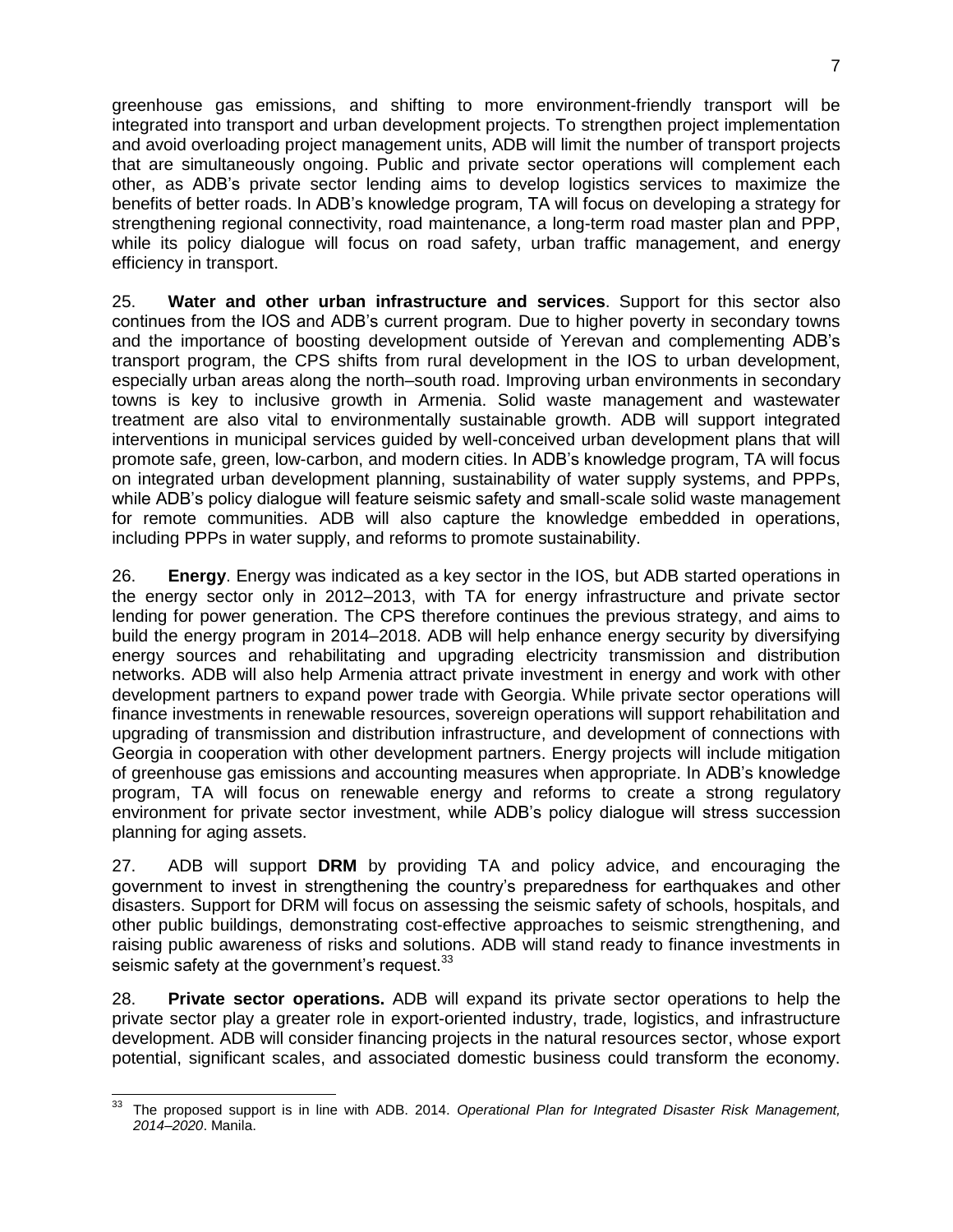ADB's participation in natural resources would be instrumental in promoting awareness of environmental and social best practices as well as state-of-the-art extraction and processing techniques. ADB's presence will facilitate the adoption of international standards in due diligence, governance, and transparency by these projects. For projects in other sectors, ADB may be one of the few sources of finance available given the nascent state of these sectors in Armenia. Private sector operations will seek to leverage third-party funding whenever possible.

29. ADB's public sector operations will seek to strengthen the enabling environment for private sector development by promoting logistics and connectivity, developing secondary urban areas, enhancing energy security, and supporting reforms that improve the business environment. ADB will prioritize private sector participation to help the government implement its program while keeping debt within legal limits. ADB will explore and, to the extent possible, help the government develop PPPs, starting with an assessment of the institutional environment and preliminary identification of potential PPP projects.

30. ADB will support **governance and capacity development** through strengthening project design and implementation, infrastructure management, and delivery of public services. A crosscutting program of TA and lending will aim to strengthen the government's capacity to sustainably finance and manage the country's infrastructure. As part of ADB's initial efforts in the education sector, ADB will consult with local universities to explore opportunities for strengthening the training of the next generation of civil engineers who will design and maintain the country's infrastructure. ADB will support urban development strategies and tariff policies to strengthen sustainability of municipal services, and ADB's ongoing regional TA projects will continue to help strengthen Armenia's safeguard systems. ADB will focus on strengthening governance and capacity development, based on lessons learned, in project implementation, particularly procurement and due diligence. These interventions will have crosscutting impacts to help improve management and performance of ADB's entire portfolio of projects.

31. ADB will continue to promote **gender** equity through women's economic empowerment, and through direct and mainstreamed gender-equity components in projects. Project preparatory TA in Armenia will identify how gender can be mainstreamed, and sexdisaggregated data will be included in gender action plans. Whenever feasible, projects will include features to ensure that women benefit fully. For example, transport projects will include provision of stopping areas where women can sell goods, better sanitary facilities, and a share of jobs for women. In energy and municipal services projects, women will be included in user groups, and as primary users of these services they will be trained to promote efficiency and provide consumer feedback. ADB will promote women's involvement in the economy through financing pilot projects, policy analysis and advice, and other KPS. ADB will consider extending the ongoing program in women's entrepreneurship if it proves successful. Pilot projects financed by small grants will strengthen women's involvement in regional connectivity and value chains by connecting cross-border economic hubs for greater trade and commercial opportunities.

32. **Knowledge solutions** will become more important as the country advances to upper middle-income status. ADB will mainstream knowledge as an integral part of the country program, with the knowledge program led by ADB's Armenia Resident Mission. Given the small size of the country, few ADB staff can work exclusively on Armenia, but using the approach of "One ADB", ADB will engage staff from ADB's communities of practice and specialized knowledge departments to support knowledge solutions for Armenia, including possible extended missions from knowledge departments to the resident mission. To further support knowledge solutions, the resident mission will develop and coordinate knowledge partnerships with think tanks and research institutes. ADB will capture the knowledge embedded in operations and disseminate it through workshops, publications, or other knowledge products and services, including sharing Armenia's successful experience with PPP in water supply, and key reforms that improved the business environment. In ADB's own diagnostics and outlooks that are essential to the program, ADB will update sector road maps to provide strong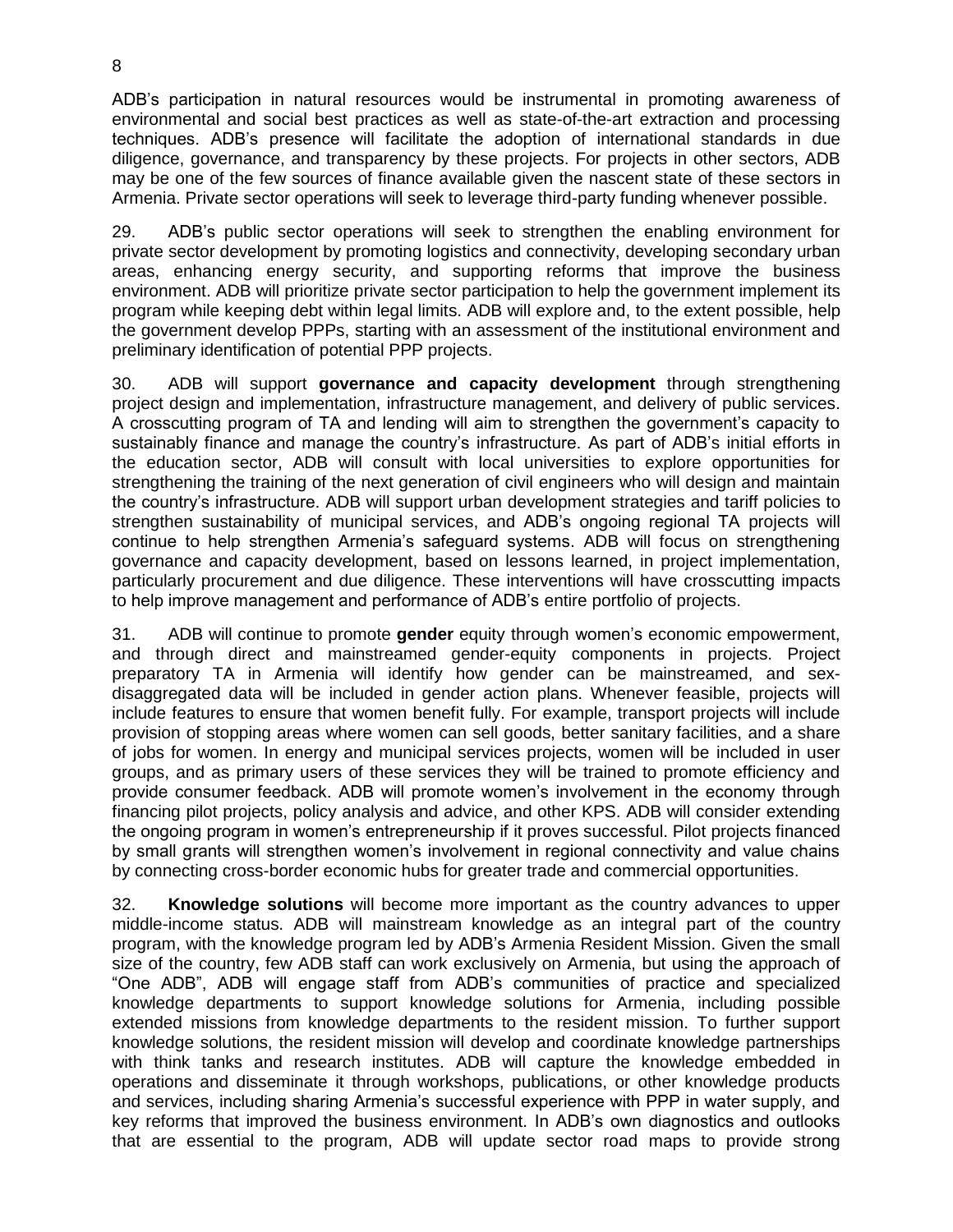continuing guidance to programming and strengthen economic forecasting to support the Asian Development Outlook and economic monitoring. ADB will support the government in developing a national strategy toward a knowledge and innovation economy. Advisory technical assistance to develop the strategy will be provided, and will guide ADB's future KPS program.

33. ADB will seek to strengthen **partnerships** with other development partners in Armenia, and with civil society. ADB will aim to include cofinancing in all future projects. ADB will work to engage other development partners in financing the north–south road, and will consider further support for water supply in Armenia through a sector-wide approach. ADB has held wide consultations with civil society in Armenia, 34 and will further engage reputable CSOs with common interests. ADB will sign memorandums of understanding with a small but diverse set of CSOs beyond the official development partners, to engage the CSOs directly in ADB's annual country programming and project development, and to position ADB as a member of the broader development community in Armenia. ADB will also continue processing small grants to fund pilot projects initiated or implemented by CSOs.<sup>35</sup>

## **III. STRATEGY IMPLEMENTATION**

## <span id="page-13-1"></span><span id="page-13-0"></span>**A. Indicative Resource Parameters**

34. Armenia is presently a Group B country and will graduate to be a Group C country starting from January 2017 (footnote 27). Armenia is expected to fully utilize its Asian Development Fund (ADF) allocation of the 2013–2014 biennial period. The indicative ADF allocation for the 2015–2016 biennial period amounts to \$116 million.<sup>36</sup> The final country allocation of ADF resources will be subject to available ADF commitment authority and the outcome of the country performance assessments. The indicative ordinary capital resources (OCR) available for Armenia are \$404 million for 2014–2017.<sup>37</sup> The OCR allocation for 2017 has been increased to compensate for loss of access to ADF resources. To respond to the government's request to minimize commitment fees, ADB will advise the government on ADB's financing options during annual programming. ADB will use OCR for the ongoing MFF for the north–south road, since the government's additional financing needs are beyond available ADF allocation for Armenia. To keep lending within the government's capacity, ADB will limit the number of new loans per year.<sup>38</sup> Armenia received an average of \$1.0 million per year in TA grants from 2007 to 2013, and that level of TA funding is expected to continue.

## <span id="page-13-2"></span>**B. Program Overview**

35. Implementation of the CPS will be closely monitored in country programming, project development, and project implementation. Improving the quality of operational performance will be ADB's top priority. Annual programming and portfolio reviews will be simultaneous so that programming can respond to issues in project implementation. To ensure development effectiveness, ADB will strengthen executing agencies and implementing agencies in project management, including safeguards and procurement. ADB will use its reputation for safeguards

  $34$  Country Partnership Strategy Formulation (accessible from the list of linked documents in Appendix 2).<br> $35$  APP 2012, Technical Appirituate for Civil Seciety Pertiningtion for Development Effectiveness, Marile

<sup>35</sup> ADB. 2013. *Technical Assistance for Civil Society Participation for Development Effectiveness*. Manila (TA 8595- REG).

<sup>&</sup>lt;sup>36</sup> The actual ADF allocation for 2015–2016 will be made available in January 2015 using the 2014 country performance assessment ratings and revised estimate of ADF XI commitment authority.

<sup>37</sup> This includes \$100 million for 2014, \$88 million each for 2015 and 2016, and \$128 million for 2017. The annual sovereign lending level is subject to confirmation in the context of ADB's annual work program and budget framework.

<sup>38</sup> During recent [November 2014] high-level consultations, the government requested flexibility from ADB for possible additional financing to meet emerging needs. ADB will consider such requests conditional on (i) limitations on public debt and its prudent management, (ii) satisfactory implementation of ongoing projects, and (iii) availability of suitable investment proposals in line with the CPS's focus.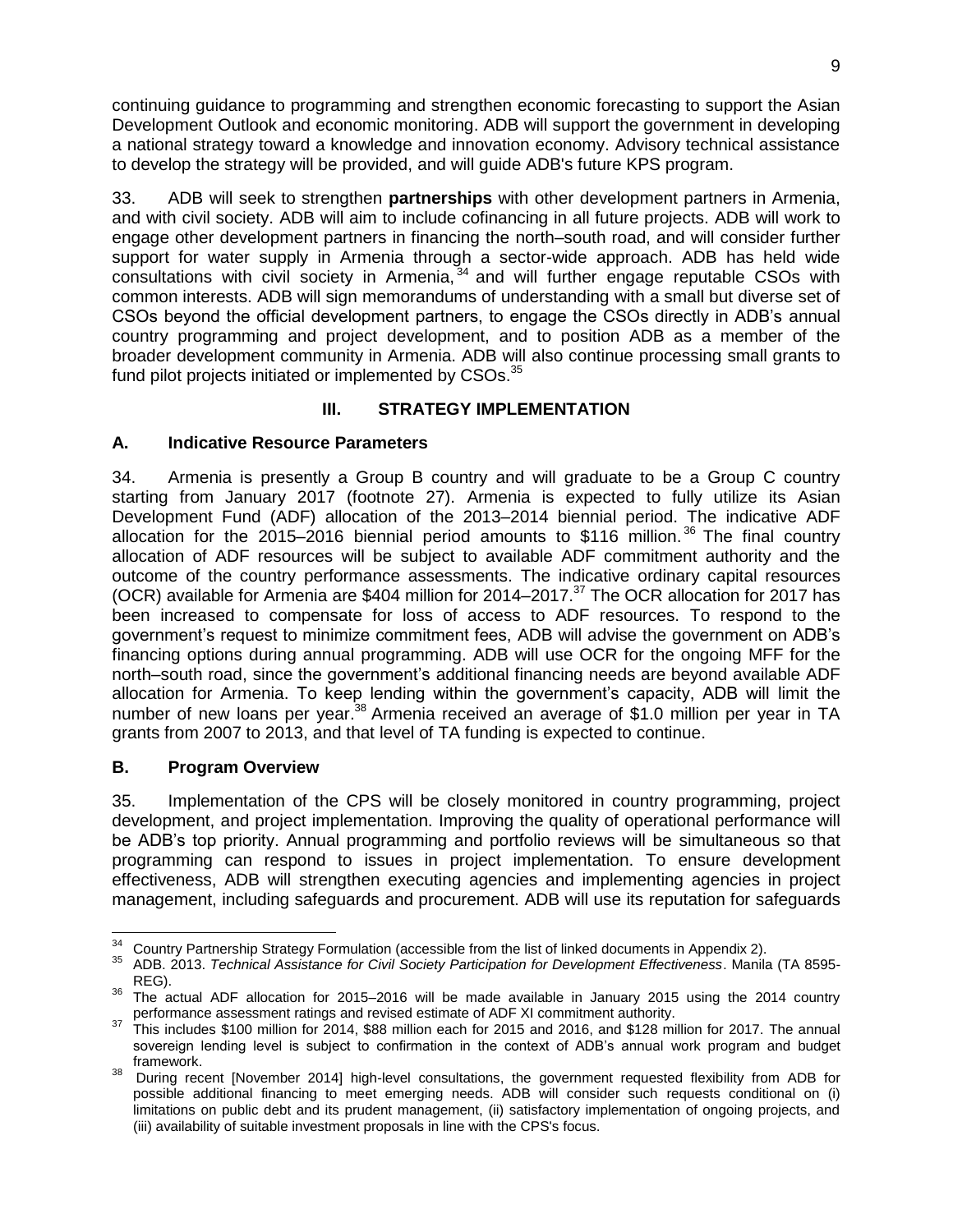and financial controls to attract grant cofinancing for small pilot projects from the Armenian diaspora. Sovereign operations will prioritize promoting private sector participation in ADBfinanced projects and mobilizing cofinancing among development partners.

#### **IV. RESULTS MANAGEMENT**

#### <span id="page-14-1"></span><span id="page-14-0"></span>**A. Monitoring**

36. ADB and the government will use the CPS results frameworks to track progress toward results.<sup>39</sup> The results framework will be updated annually during the country operations business plans and portfolio review. The strategic priorities will be revisited through regular consultations to ensure that the program is responsive to Armenia's evolving economic and social context.

#### <span id="page-14-2"></span>**B. Risks**

37. The main risks relate to governance, project implementation, sustainability, and possible diversions from the strategy in response to economic crises, natural hazards, and other unexpected events. In public financial management, Armenia has adopted program budgeting, but implementation has been limited by weak capacity and poor information flows. ADB's Infrastructure Sustainability Support Program will help strengthen capacity and improve program budgeting.<sup>40</sup> The government's procurement procedures are complex and not fully in line with best international practices. ADB will provide TA to strengthen the government's overall procurement capacity<sup>41</sup> and to train executing and implementing agencies on procurement and due diligence.<sup>42</sup> Spot reviews of proposals will ensure the accuracy of bid evaluations. Armenia faces macroeconomic risks because of its geopolitical constraints, large current account deficit, and vulnerability to foreign exchange inflows. To strengthen ADB's response to economic crises, ADB will improve economic monitoring and forecasting for Armenia, and will develop the analytical foundation for any needed response.

38. Insufficient institutional capacity, including lack of awareness of ADB's procurement policies, and lack of experience in project procurement and contract management, creates risks in project implementation and procurement. ADB will help to mitigate these constraints through a capacity development program, including regional TA. As ADB engages with different parts of the government, it will need to thoroughly assess executing and implementing agencies to ensure adequate project management capabilities. TA for preparing investment projects will include procurement capacity assessments of executing agencies and propose mitigating measures. The government has growing experience with ADB's policies for land acquisition and resettlement, but little experience with ADB's environmental safeguards. ADB will need to proceed cautiously in projects that involve significant land acquisition and environmental impacts, but will continue to provide TA to strengthen the government's capacity in land acquisition<sup>43</sup> and environmental safeguards.<sup>44</sup> ADB will mitigate risks in project implementation by providing additional or advanced training for national staff at the resident mission, outposting international staff from headquarters to the resident mission, and using the approach of "One ADB" to strengthen coordination with and support from ADB headquarters.

 The country partnership strategy results framework is in Appendix 1.

<sup>40</sup> ADB. 2014. *Report and Recommendation of the President to the Board of Directors: Proposed Policy-Based Loan and Technical Assistance Grant to the Republic of Armenia for the Infrastructure Sustainability Support Program.* Manila.

<sup>41</sup> ADB. 2012. *Technical Assistance for Developing Procurement Capacity for Improved Procurement Outcomes*. Manila (TA 8262-REG).

<sup>42</sup> ADB. 2014. *Technical Assistance for Improving the Capacity and Integrity of Procurement Processes in Central and West Asia*. Manila (TA 8665-REG).

<sup>43</sup> ADB. 2009. *Technical Assistance for Mainstreaming Land Acquisition and Resettlement Safeguards in the Central and West Asia Region*. Manila (TA 7433-REG).

<sup>44</sup> ADB. 2013. *Technical Assistance for Improving the Implementation of Environmental Safeguards in Central and West Asia*. Manila (TA 7548-REG).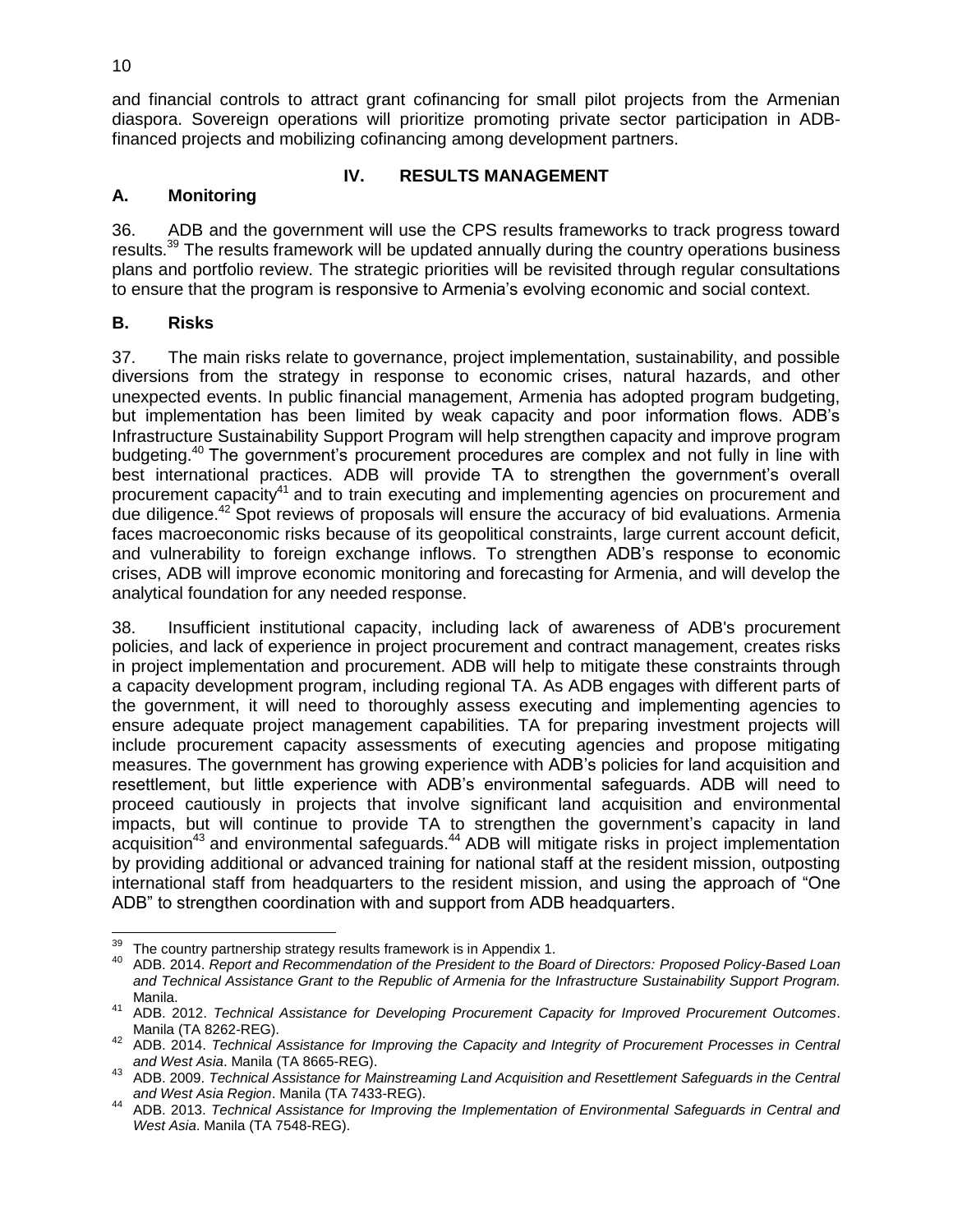## **COUNTRY PARTNERSHIP STRATEGY RESULTS FRAMEWORK**

**Country Development Goals**

| Annual real gross domestic product growth of 5.5%–6.5% in 2014–2025.<br>1.<br>Targets of employment growth in non-agriculture sector: 60,000 by 2017 versus 2012; 135,000 by 2021 versus<br>2. |                                                                                                                                                                                                            |                                                               |                                                        |  |  |
|------------------------------------------------------------------------------------------------------------------------------------------------------------------------------------------------|------------------------------------------------------------------------------------------------------------------------------------------------------------------------------------------------------------|---------------------------------------------------------------|--------------------------------------------------------|--|--|
|                                                                                                                                                                                                | 2012; and 220,000 by 2025 versus 2012.                                                                                                                                                                     |                                                               |                                                        |  |  |
| 3.                                                                                                                                                                                             | Reduction in the proportion of people living below the upper-general poverty line to 13.0% in 2025 from 35% in 2011.                                                                                       |                                                               |                                                        |  |  |
| 4.                                                                                                                                                                                             | Environmental risks associated with economic growth reduced.                                                                                                                                               |                                                               |                                                        |  |  |
| 5.                                                                                                                                                                                             | In 2017, Armenia shall rank 65th-70th with an overall international competitiveness index of 4.20-4.25 and, in 2025,<br>its rank shall be 50th-55th with an overall index value of 4.35-4.40. <sup>8</sup> |                                                               |                                                        |  |  |
| 6.                                                                                                                                                                                             | The business environment improved (with Armenia's ranking in the World Bank's Doing Business reports rising to                                                                                             |                                                               |                                                        |  |  |
|                                                                                                                                                                                                | one of the top 20 countries in 2017 and one of the top 15 countries in 2025).                                                                                                                              |                                                               |                                                        |  |  |
| 7.                                                                                                                                                                                             | Target values for public administration system indicators in 2017 are fixed at the 2010 average level of Eastern                                                                                           |                                                               |                                                        |  |  |
| European and Baltic states.                                                                                                                                                                    |                                                                                                                                                                                                            |                                                               |                                                        |  |  |
| <b>Sectors Selected for ADB Support</b>                                                                                                                                                        |                                                                                                                                                                                                            |                                                               |                                                        |  |  |
|                                                                                                                                                                                                |                                                                                                                                                                                                            |                                                               | <b>ADB Indicative</b>                                  |  |  |
| <b>Government Sector</b>                                                                                                                                                                       | <b>Sector Outcomes that ADB</b>                                                                                                                                                                            | <b>ADB Areas of</b>                                           | <b>Resource Allocation in</b><br>the Next Pipeline and |  |  |
| <b>Objectives</b>                                                                                                                                                                              | <b>Contributes to and Indicators</b>                                                                                                                                                                       | Intervention                                                  | <b>Strategic Priorities</b> <sup>b</sup>               |  |  |
|                                                                                                                                                                                                | 1. Transport (Core area 1: Infrastructure, and Core area 3: Regional integration)                                                                                                                          |                                                               |                                                        |  |  |
| Improved internal and                                                                                                                                                                          | Increased, more efficient, and safer                                                                                                                                                                       | Interstate and local                                          | \$256.1 million of total                               |  |  |
| external transport links                                                                                                                                                                       | movement of goods and people                                                                                                                                                                               | roads                                                         | CPS envelope, of<br>which:                             |  |  |
|                                                                                                                                                                                                | Road freight traffic increases to<br>770.0 million ton-km by 2018<br>(2012 baseline: 400.9 million ton-km)                                                                                                 | Road transport policies<br>and reforms                        | IEG: 100%                                              |  |  |
|                                                                                                                                                                                                |                                                                                                                                                                                                            |                                                               | GCD: 11%                                               |  |  |
|                                                                                                                                                                                                | Road passenger traffic increases to<br>2,770 million passenger-km by 2018<br>(2012 baseline: 2,611 million<br>passenger-km)                                                                                | Pilot projects and other<br>KPS on road safety                | ESG: 0%                                                |  |  |
|                                                                                                                                                                                                |                                                                                                                                                                                                            |                                                               | GEM: 0%                                                |  |  |
|                                                                                                                                                                                                | Number of road collisions falls to<br>2,400 by 2018 (2012 baseline: 2,602)                                                                                                                                 |                                                               | PSD: 50%                                               |  |  |
|                                                                                                                                                                                                |                                                                                                                                                                                                            |                                                               | <b>RCI: 39%</b>                                        |  |  |
|                                                                                                                                                                                                |                                                                                                                                                                                                            |                                                               | PAR: 11%                                               |  |  |
|                                                                                                                                                                                                | 2. Water and other urban infrastructure and services (Core area 1: Infrastructure, and Core area 2: Environment;<br>Other areas of operations: disaster and emergency assistance)                          |                                                               |                                                        |  |  |
| More even urban                                                                                                                                                                                | More people use improved water                                                                                                                                                                             | Urban infrastructure                                          | \$135.1 million of total                               |  |  |
| development                                                                                                                                                                                    | supply, sanitation, and municipal<br>services                                                                                                                                                              | (water supply, solid<br>waste management,<br>urban transport) | CPS envelope, of<br>which:                             |  |  |
|                                                                                                                                                                                                | Share of population connected to the<br>centralized water supply system<br>increased to 50.0% by 2020<br>(2013 baseline: 44.7%)                                                                            | Urban governance,<br>planning, and<br>environmental policies  | IEG: 100%                                              |  |  |
|                                                                                                                                                                                                |                                                                                                                                                                                                            |                                                               | GCD: 68%                                               |  |  |
|                                                                                                                                                                                                | Share of the population connected to                                                                                                                                                                       | Pilot projects and other<br>KPS on seismic safety             | ESG: 80%                                               |  |  |
|                                                                                                                                                                                                | centralized sewerage system<br>increased to 50.0% by 2020<br>(2013 baseline: 44.7%)                                                                                                                        | and rural waste<br>management                                 | GEM: 32%                                               |  |  |
|                                                                                                                                                                                                |                                                                                                                                                                                                            |                                                               | <b>PSD: 0%</b>                                         |  |  |
|                                                                                                                                                                                                | 90% of solid waste generated<br>disposed of in sanitary landfills by                                                                                                                                       |                                                               | <b>RCI: 0%</b>                                         |  |  |
|                                                                                                                                                                                                | 2018 (2012 baseline: 0%)                                                                                                                                                                                   |                                                               | PAR: 53%                                               |  |  |
|                                                                                                                                                                                                | 7,750 pupils in seismically<br>strengthened schools by 2016<br>(2012 baseline: 0)                                                                                                                          |                                                               | <b>KNS: 0%</b>                                         |  |  |
|                                                                                                                                                                                                |                                                                                                                                                                                                            |                                                               |                                                        |  |  |
|                                                                                                                                                                                                |                                                                                                                                                                                                            |                                                               |                                                        |  |  |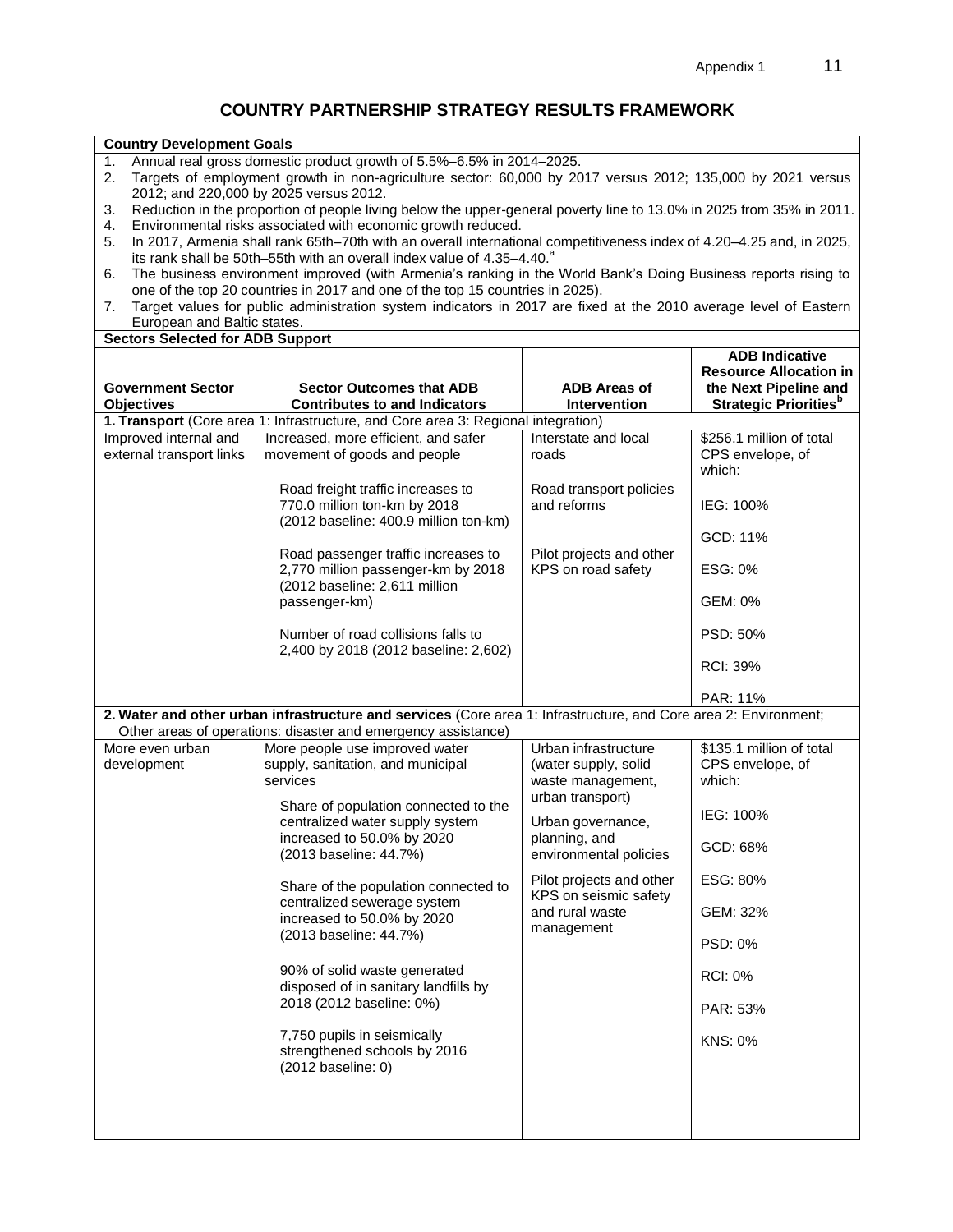| <b>Government Sector</b><br><b>Objectives</b>                                       | <b>Sector Outcomes that ADB</b><br><b>Contributes to and Indicators</b>                                                           | <b>ADB Areas of</b><br><b>Intervention</b> | <b>ADB Indicative</b><br><b>Resource Allocation</b><br>in the Next Pipeline<br>and Strategic<br><b>Priorities</b> <sup>p</sup> |
|-------------------------------------------------------------------------------------|-----------------------------------------------------------------------------------------------------------------------------------|--------------------------------------------|--------------------------------------------------------------------------------------------------------------------------------|
|                                                                                     | 3. Energy (Core area 1: Infrastructure, Core area 2: Environment, and Core area 3: Regional integration)                          |                                            |                                                                                                                                |
| Enhanced energy<br>security through, in                                             | Increased and more efficient use of<br>energy (including renewable energy)                                                        | <b>Electrical power</b><br>transmission    | \$92 million of total CPS<br>envelope, of which:                                                                               |
| particular, greater<br>utilization of domestic<br>renewable energy and              | Unplanned power interruptions<br>reduced to 4-5 times per year in                                                                 | Renewable energy<br>subsector development  | IEG: 100%                                                                                                                      |
| improved reliability of<br>the electricity system                                   | 2018 (2011 baseline: average of 8-<br>10 times per year);                                                                         | Rehabilitation work and<br>dams            | GCD: 78%                                                                                                                       |
| Deeper regional<br>integration, with<br>expanded cross-<br>border electricity trade | Per capita consumption of power                                                                                                   | Energy trade                               | ESG: 62%                                                                                                                       |
|                                                                                     | increases to 2,500 kWh by 2018<br>(2011 baseline: 1,950 kWh)                                                                      |                                            | GEM: 0%                                                                                                                        |
|                                                                                     | Annual $CO2$ emissions (tCO <sub>2</sub> per<br>year) decreased by 20,000 tons by<br>2018 (2008 baseline: 5.5 million<br>$tCO2$ ) |                                            | PSD: 22%                                                                                                                       |
|                                                                                     |                                                                                                                                   |                                            | <b>RCI: 0%</b>                                                                                                                 |
|                                                                                     |                                                                                                                                   |                                            | PAR: 40%                                                                                                                       |
|                                                                                     | Exports of electricity increased to<br>2.5 billion kWh by 2018<br>(2011 baseline: 1.6 billion kWh)                                |                                            | <b>KNS: 0%</b>                                                                                                                 |

ADB = Asian Development Bank,  $CO_2$  = carbon dioxide, CPS = country partnership strategy, EGM = effective gender mainstreaming, ESG = environmentally sustainable growth, GCD = governance and capacity development, GEN = gender equity, IEG = inclusive economic growth, KNS = knowledge solutions, km = kilometer, KPS = knowledge products and services,  $kWh =$  kilowatt-hour, PAR = partnerships, PSD = private sector development, RCI = regional integration,  $t =$  ton.

<sup>a</sup> The Global Economic Forum's Global Competitiveness Index score ranges from 1.00 to 7.00, with a higher score corresponding to greater competitiveness.

<sup>b</sup> Indicative resource allocations based on the country operations business plan for 2015-2017 (accessible from the list of linked documents in App 2).

Sources: Government of Armenia. 2014. *Armenia Development Strategy, 2014–2025*. Yerevan; and Asian Development Bank analysis.